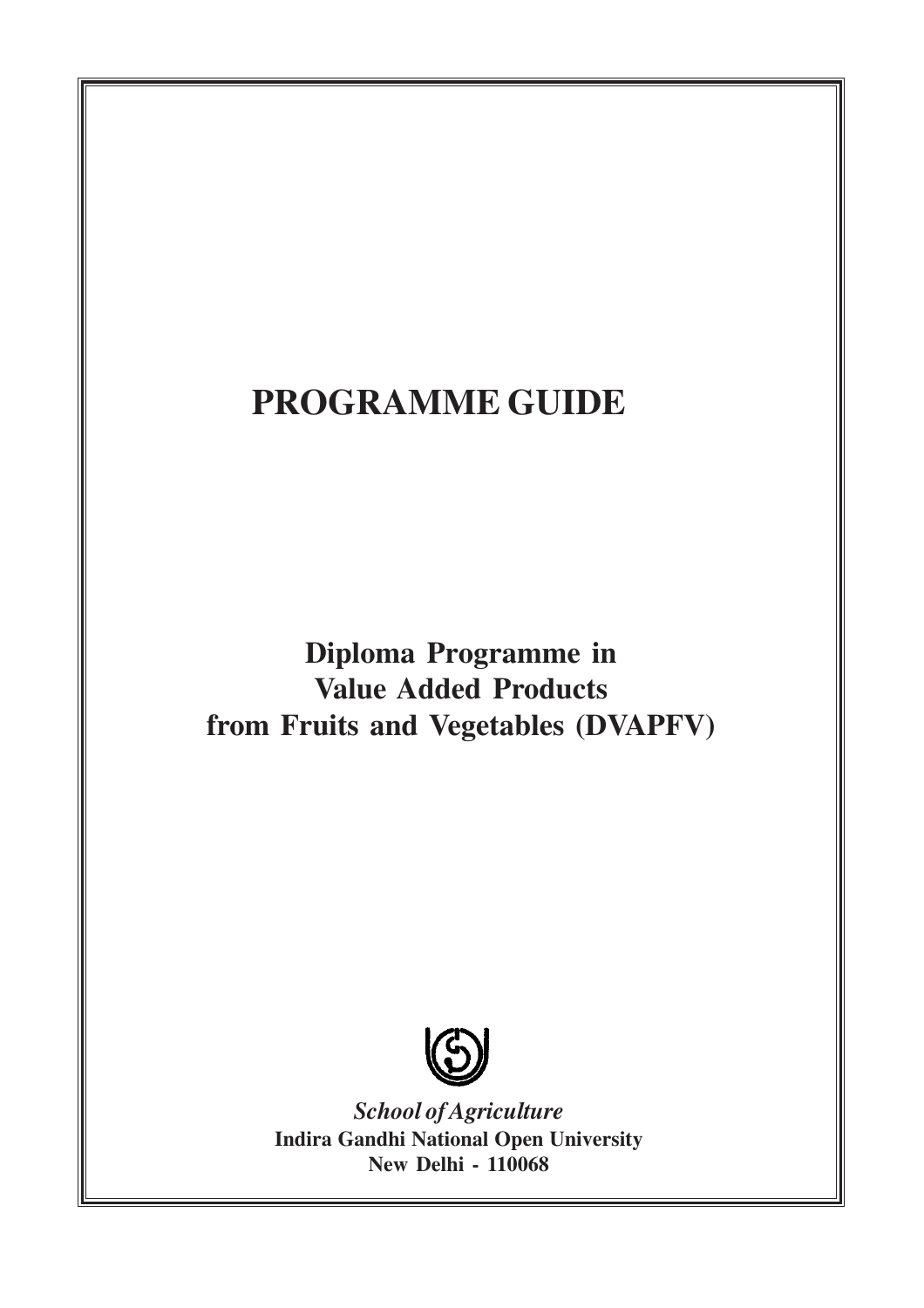YOU ARE GOING TO BE A DISTANCE LEARNER. TRY TO DEVELOP THE HABIT OF LEARNING THINGS BY WAY OF READING RELEVANT DOCUMENTS. LET THIS PROGRAMME GUIDE MAKE THE BEGINNING OF YOUR JOURNEY OF DISTANCE LEARNING.

This booklet contains relevant information in brief about the Programme on Diploma in Production of Value Added Products from Fruits and Vegetables.

#### **RECOGNITION**

IGNOU is a CENTRAL UNIVERSITY established by an Act of Parliament in 1985 (Act No. 50 of 1985) IGNOU Degree/Diplomas/Certificates are recognized by all the members of the Association of Indian Universities (AIU) and are at par with Degrees/Diplomas/Certificates of all Indian Universities/Deemed Universities/ Institutions vide UGC Circular No. F1-52/ 2000 (CPP-II) dated 5 May, 2004 & AIU Circular No. EV/B(449)/94/176915- 177115 dated January 14, 1994.

The Diploma programme in "Production of Value Added Products from Fruits and Vegetables" has been developed by the School of Agriculture, Indira Gandhi National Open University, New Delhi under the project "Open Learning Interventions for Development of Customized Open Learning Education/Training Packages for Development of competent and productive Human Resources for Food Processing" sponsored by the Ministry of the Food Processing Industries, Government of India.

November, 2007

*© Indira Gandhi National Open University, 2007*

All rights reserved. No part of this work may be reproduced in any form, by mimeograph or any other means, without permission in writing from the Copyright holder.

*Further information on the Indira Gandhi National Open University courses may be obtained from the University's office at Maidan Garhi, New Delhi-110 068 or the official website of IGNOU at* www.ignou.ac.in.

Printed and published on behalf of the Indira Gandhi National Open University, New Delhi, by Director, School of Agriculture.

Print Production : Shri Rajiv Girdhar SO(P), SOA and Rajshree Saini, Proof Reader, SOA, New Delhi-110 068.

Laser typeset by : Rajshree Computers, V-166A, Bhagwati Vihar, Uttam Nagar, (Near Sector-2, Dwarka), N.D-59

Printed at: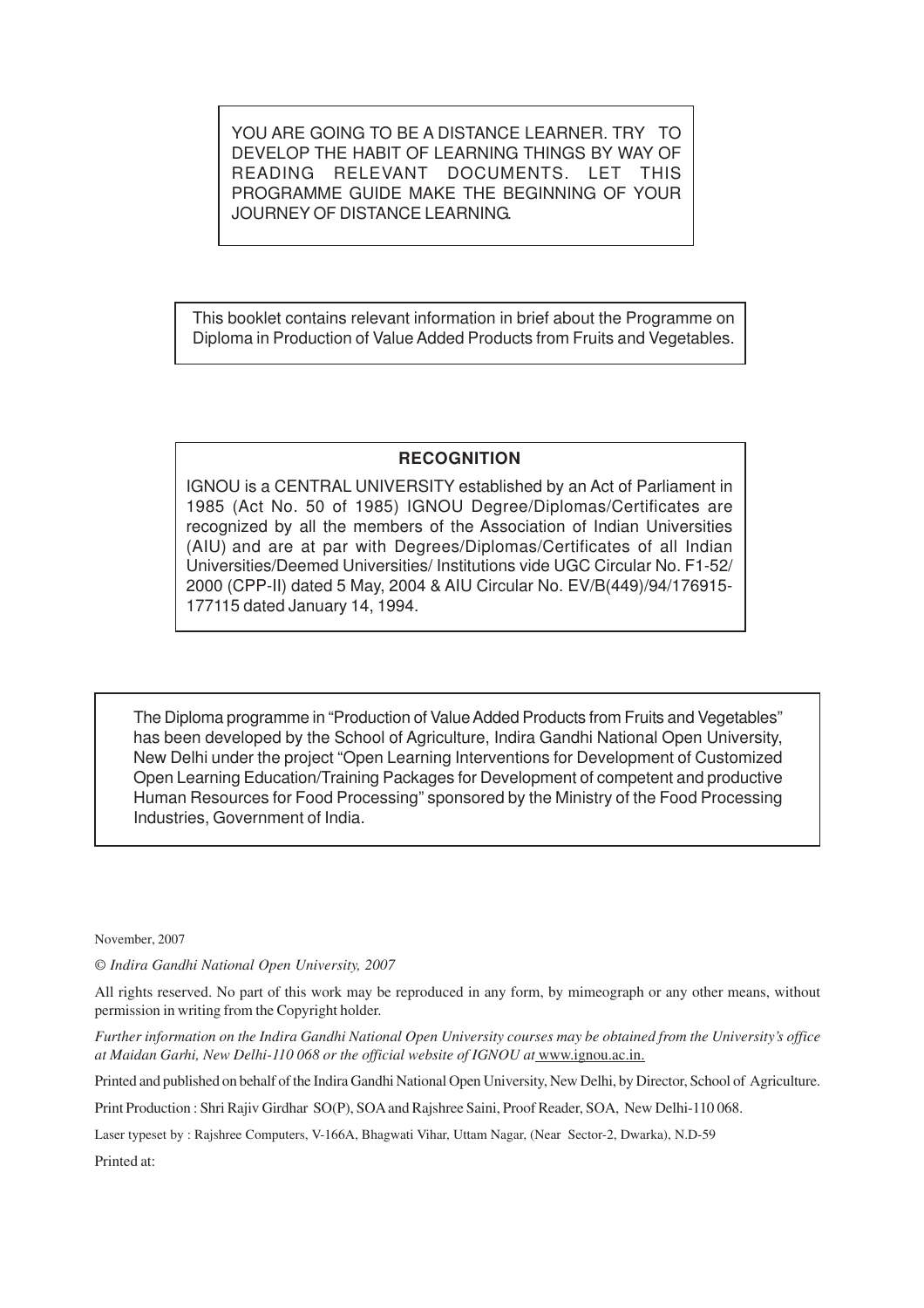# **CONTENTS**

|              |       | Page No. |
|--------------|-------|----------|
| 1.           |       |          |
|              | 1.1   |          |
|              | 1.2   |          |
| 2.           |       |          |
|              | 2.1   |          |
|              | 2.2   |          |
|              | 2.3   |          |
|              | 2.4   |          |
|              | 2.5   |          |
|              | 2.6   |          |
|              | 2.7   |          |
|              | 2.8   |          |
|              | 2.9   |          |
|              | 2.10  |          |
|              |       |          |
| 3.           |       |          |
|              | 3.1   |          |
|              | 3.2   |          |
|              | 3.3   |          |
|              | 3.4   |          |
|              | 3.5   |          |
|              | 3.6   |          |
|              | 3.7   |          |
|              | 3.8   |          |
| $\mathbf{4}$ |       |          |
|              | 4.1   |          |
|              | 4.2   |          |
|              | 4.3   |          |
|              | 4.4   |          |
|              | 4.5   |          |
|              | 4.6   |          |
|              | 4.7   |          |
|              | 4.8   |          |
|              | 4.9   |          |
|              | 4.10  |          |
|              | 4.11  |          |
| 5.           |       |          |
|              | 5.1   |          |
|              | 5.2   |          |
|              | 5.3   |          |
|              |       |          |
|              |       |          |
|              | I.    |          |
|              | П.    |          |
|              | П.    |          |
|              | IV.   |          |
|              | V.    |          |
|              | VI.   |          |
|              | VII.  |          |
|              | VIII. |          |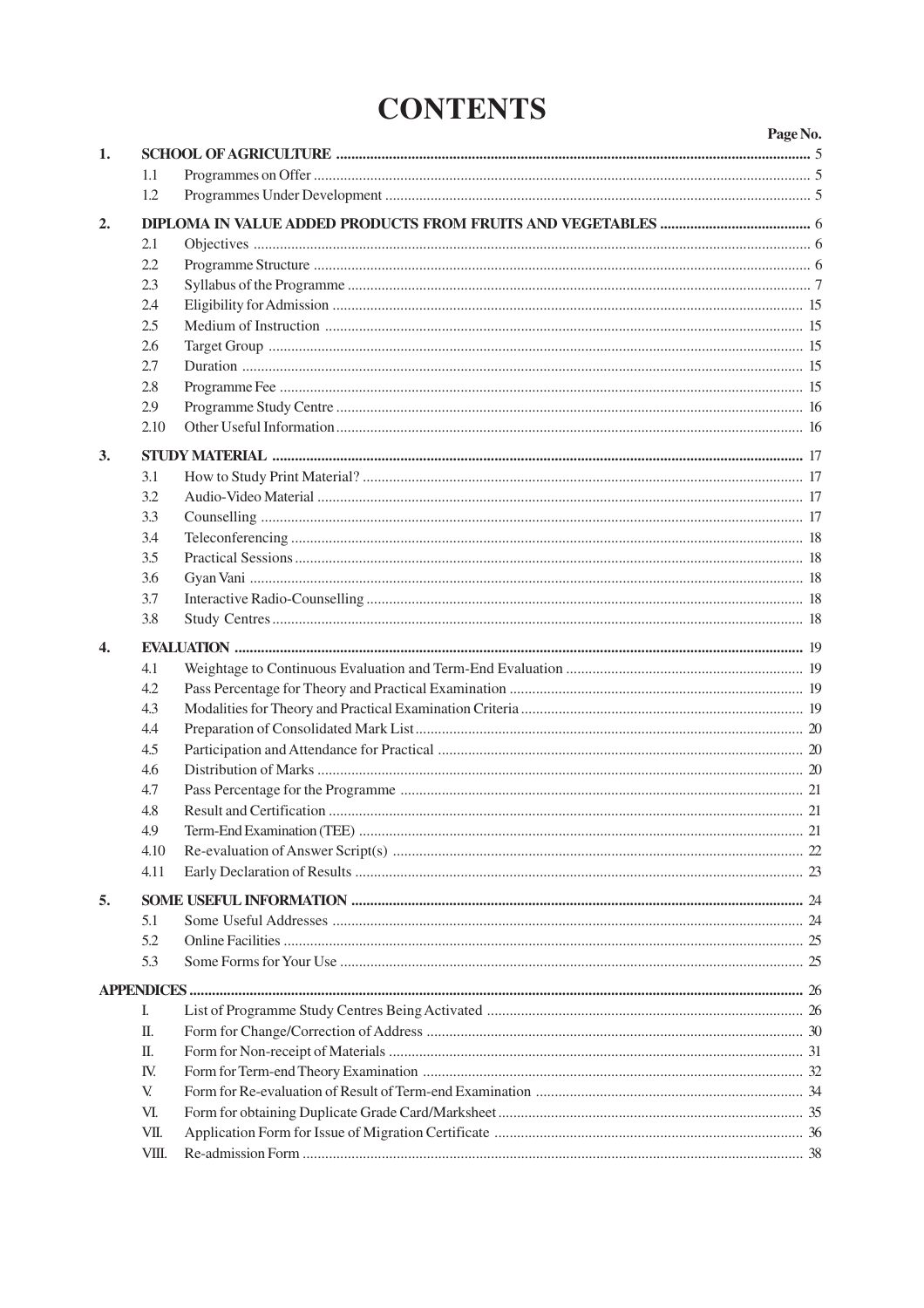# **PROGRAMME GUIDE**

**Diploma Programme in Value Added Products from Fruits and Vegetables (DVAPFV)**



*School of Agriculture* **Indira Gandhi National Open University New Delhi - 110068**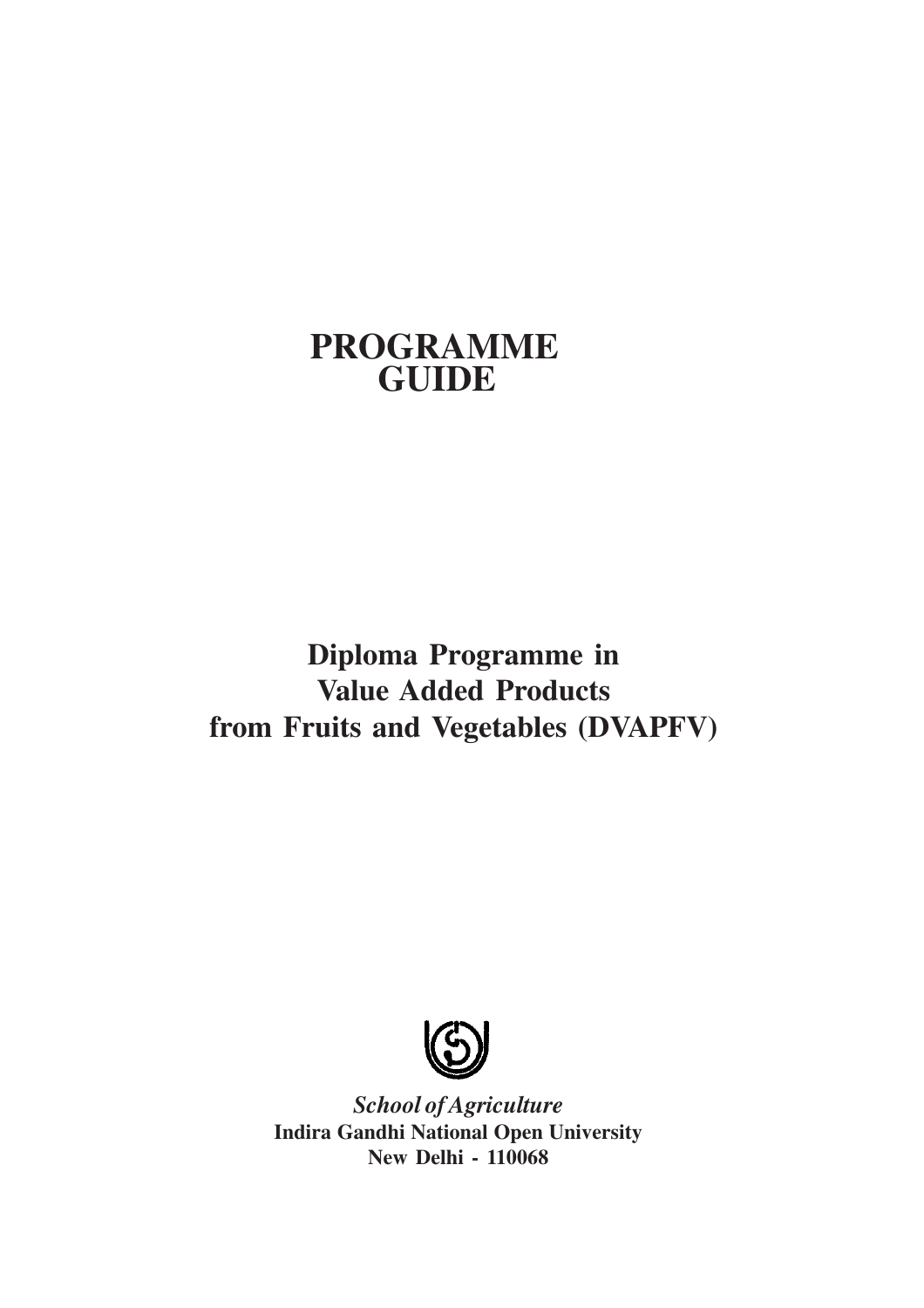# **1. SCHOOL OFAGRICULTURE**

School of Agriculture has been established to improve and sustain productivity and quality of Human Life in Rural areas through Open and Distance Learning System (ODLS) in Agriculture and Allied Sectors. It aims to improve out-reach of agriculture education for rural masses particularly in remote, ecologically and socioeconomically marginalized areas through academic, continuing and extension programmes. The objective is to strengthen human resource base through quality education and generate an army of trained manpower in agriculture through ODL in consonance with the national policies and market environment. It also aims to produce entrepreneurial skills and opportunities for life-long learning. The School is developing programmes in collaboration with various national and international organisations like Ministry of Agriculture & Cooperation, Ministry of Food Processing Industries, Ministry of Rural Development, Agricultural and Processed Food Products Export Development Authority (APEDA), Central Silk Board, International Network for Bamboo and Rattan (INBAR), Commonwealth of Learning (COL) and Consultative Group on International Agricultural Research (CGIAR).

### **Objectives**

- To develop excellence, skill and entrepreneurship for strengthening the human resource base in agriculture through quality education;
- To make use of technological innovations for improving outreach and effectivity of distance education in agriculture;
- To establish professional linkages with repute institutions in India and abroad having expertise and experience in Distance education for institutional benefits; and
- Provide equity, quality and relevant of education through principle of distance education.

# **1.1 Programmes on offer**

### **Diploma Programme**

- 1. Diploma in Production of Value Added Products from Fruits and Vegetables
- 2. Diploma in Dairy Technology
- 3. Diploma in Meat Technology
- 4. Diploma in Production of Value Added Products from Cereals, Pulses and Oilseeds
- 5. Diploma in Fish Products Technology
- 6. Diploma in Watershed Management
- 7. PG Diploma in Food in Food Safety and Quality Management
- 8. PG Certificate in Agriculture Policy

### **Awareness Programme**

- 1. Awareness Programme on Dairy Farming for Rural Farmers
- 2. Awareness Programme on Value Added Products from Fruits & Vegetables

### b) **Vocational and Entrepreneurial Programmes**

- 1. Certificate in Sericulture
- 4. Certificate in Bamboo Use, Technologies & Enterprise Development
- 5. Certificate in Rattan Use, Technologies & Enterprise Development
- 6. Certificate in Organic Farming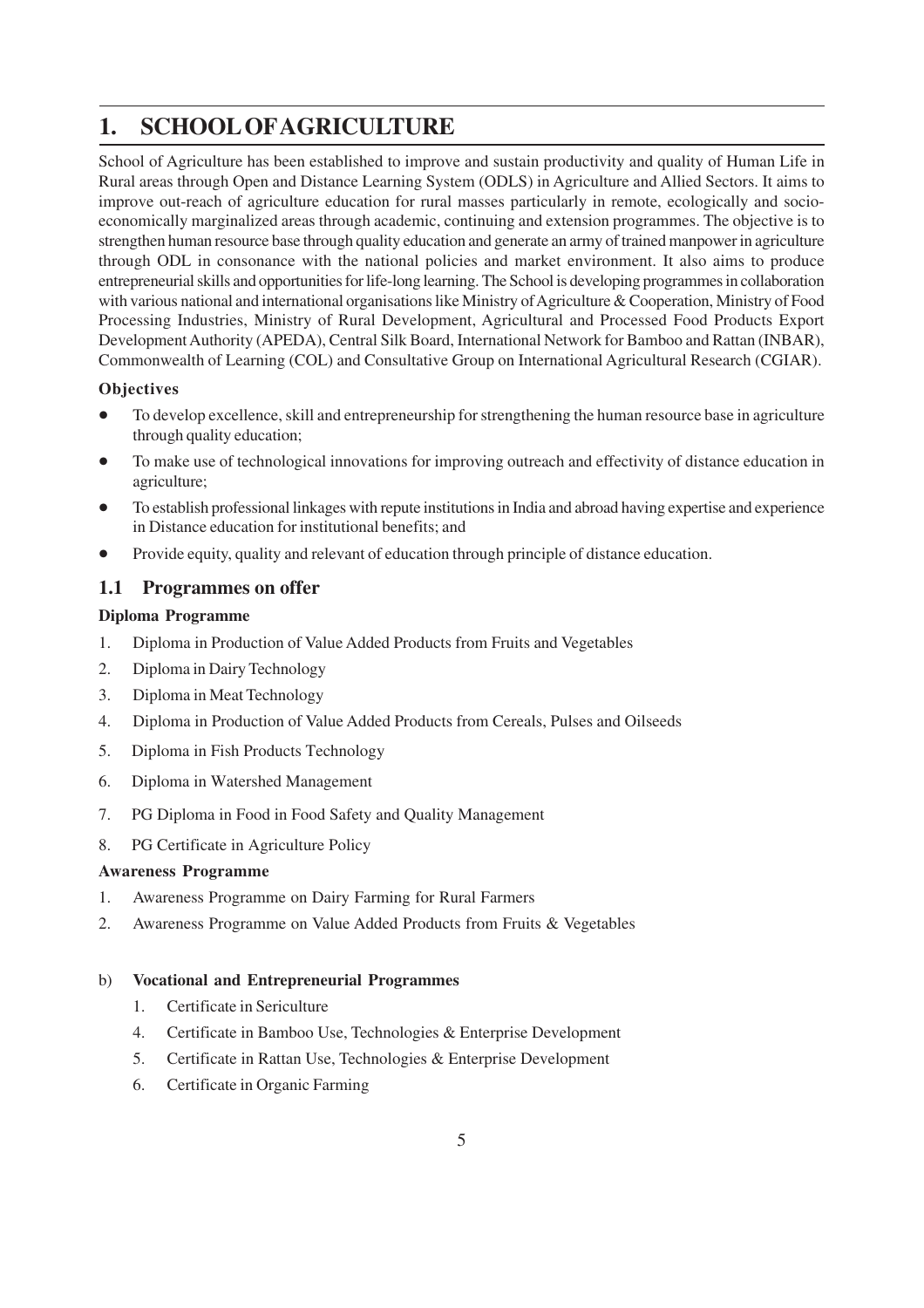# **2. DIPLOMA IN VALUE ADDED PRODUCTS FROM FRUITS & VEGETABLES**

The Diploma in Value Added Products from Fruits and Vegetables aims to develop competent human resource in the field of post harvest management of fruits and vegetables and production of value added products from them. It intends to inculcate vocational and entrepreneurial skills to widen employment opportunities, particularly among rural youth and the disadvantaged sections of the society as well as self employment. It seeks to address the workforce requirements of the food processing industries and focuses on upgrading the knowledge and skills of existing workers. The programme caters to educational requirements of the horticulture farmers, food processors, skilled workers/technicians in the fruit processing industries, NGO functionaries/trainers, entrepreneurs, staff of Food Processing Training Centre (FPTC)/horticulture/post harvest/food processing departments of the states/central, rural educators, farmers, etc.

The salient features of this programme are as follows:

- Focus on operational areas of post-harvest management of fruits and vegetables.
- Courses designed and prepared by professional expert in the field of post harvest technology.
- Student centered multimedia learning materials.
- Strong students support services.
- Opportunity to interact with leading experts through the teleconferencing.

### **2.1 Objectives**

- To provide the knowledge & skills for minimizing the post-harvest losses and production of value added food products;
- To develop human resource for post harvest management and for primary processing of fruits and vegetables produce at the production areas/ clusters;
- To develop youth as young entrepreneurs for self employment through food processing and associated activities; and
- To impart knowledge and technical proficiency in:
	- Procurement of raw materials,
	- Preparation of value added products,
	- Prevention of losses in fresh and processed horticulture produce,
	- Marketing and economical aspects,
	- Managing small and medium enterprises,

### **2.2 Programme Structure**

In order to be eligible for the award of the Diploma, a student has to complete the following 8 Courses (integrated with practical) equivalent to 32 credits (1 credit is equal to 30 study hours)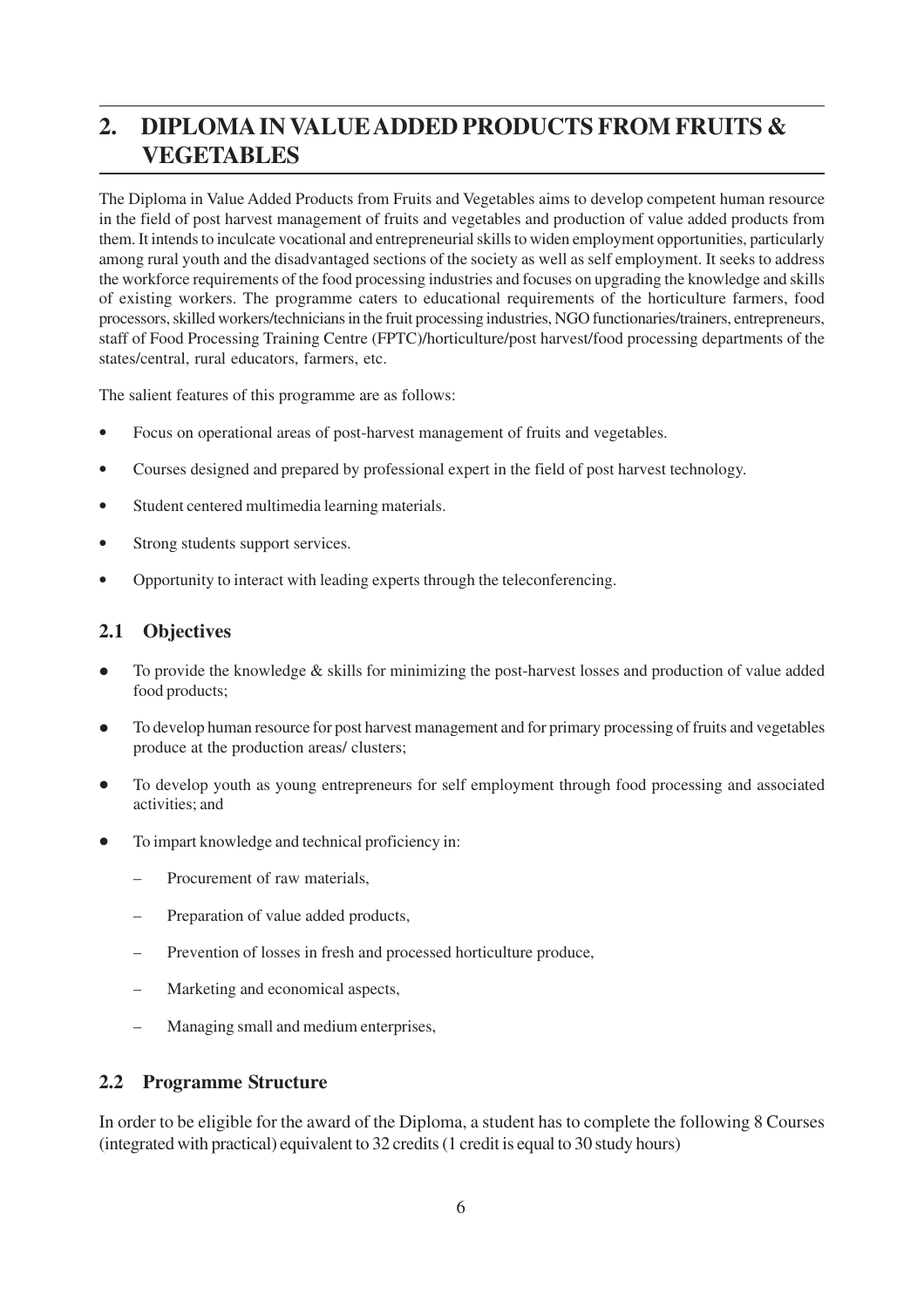|    |                 | Sl. No. Course Code Title of the Course                        | <b>Credits</b> |
|----|-----------------|----------------------------------------------------------------|----------------|
| 1. | <b>BPVI-001</b> | <b>Food Fundamentals</b>                                       | 4 Credits      |
| 2. | $BPVI-002$      | Principles of Post Harvest Management of Fruits and Vegetables | 4 Credits      |
| 3. | <b>BPVI-003</b> | Food Chemistry and Physiology                                  | 4 Credits      |
| 4. | $BPVI-004$      | Food Processing and Engineering – I                            | 4 Credits      |
| 5. | <b>BPVI-005</b> | Food Microbiology                                              | 4 Credits      |
| 6. | <b>BPVI-006</b> | Food Processing and Engineering – II                           | 4 Credits      |
| 7. | <b>BPVI-007</b> | Food Quality Testing and Evaluation                            | 4 Credits      |
| 8. | <b>BPVI-008</b> | Entrepreneurship and Marketing                                 | 4 Credits      |

# **2.3 Syllabus of the Programme**

# **Code: BPVI-001 COURSE I – FOOD FUNDAMENTALS**

| S.No           | <b>Block &amp; Unit</b>                                                  |
|----------------|--------------------------------------------------------------------------|
| <b>Block 1</b> | Introduction to Food Science & Technology                                |
| Unit 1         | <b>Introduction to Food Science</b>                                      |
| Unit $2$       | Food Processing Industries                                               |
| Unit $3$       | Food Laws and Associated Bodies                                          |
| <b>Block 2</b> | <b>Characteristics of Edible Agriculture Produce</b>                     |
| Unit $4$       | Food Grains, Oilseeds and Pulses                                         |
| Unit 5         | Fruits and Vegetables                                                    |
| Unit 6         | Dairy, Poultry, Meat, Fisheries and Marine Products                      |
| Unit $7$       | Commercial Crops (Plantation Crops, spices), Medicinal & Aromatic Plants |
| <b>Block 3</b> | <b>Nutrition</b>                                                         |
| Unit 8         | Nutritional Aspects                                                      |
| Unit $9$       | Food for Growth and Repair                                               |
| Unit 10        | Loss of food Value in Fresh Produce and Processed Products               |
| Unit 11        | Anti-nutritional Factors, Food Contaminants and Toxic Elements           |
| <b>Block 4</b> | <b>Quality Aspects</b>                                                   |
| Unit 12        | <b>Quality Characteristics</b>                                           |
| Unit 13        | Deteriorative Factors and their Control                                  |
| Unit 14        | Quality Assurance, Regulation, Codes, Grades & Standards                 |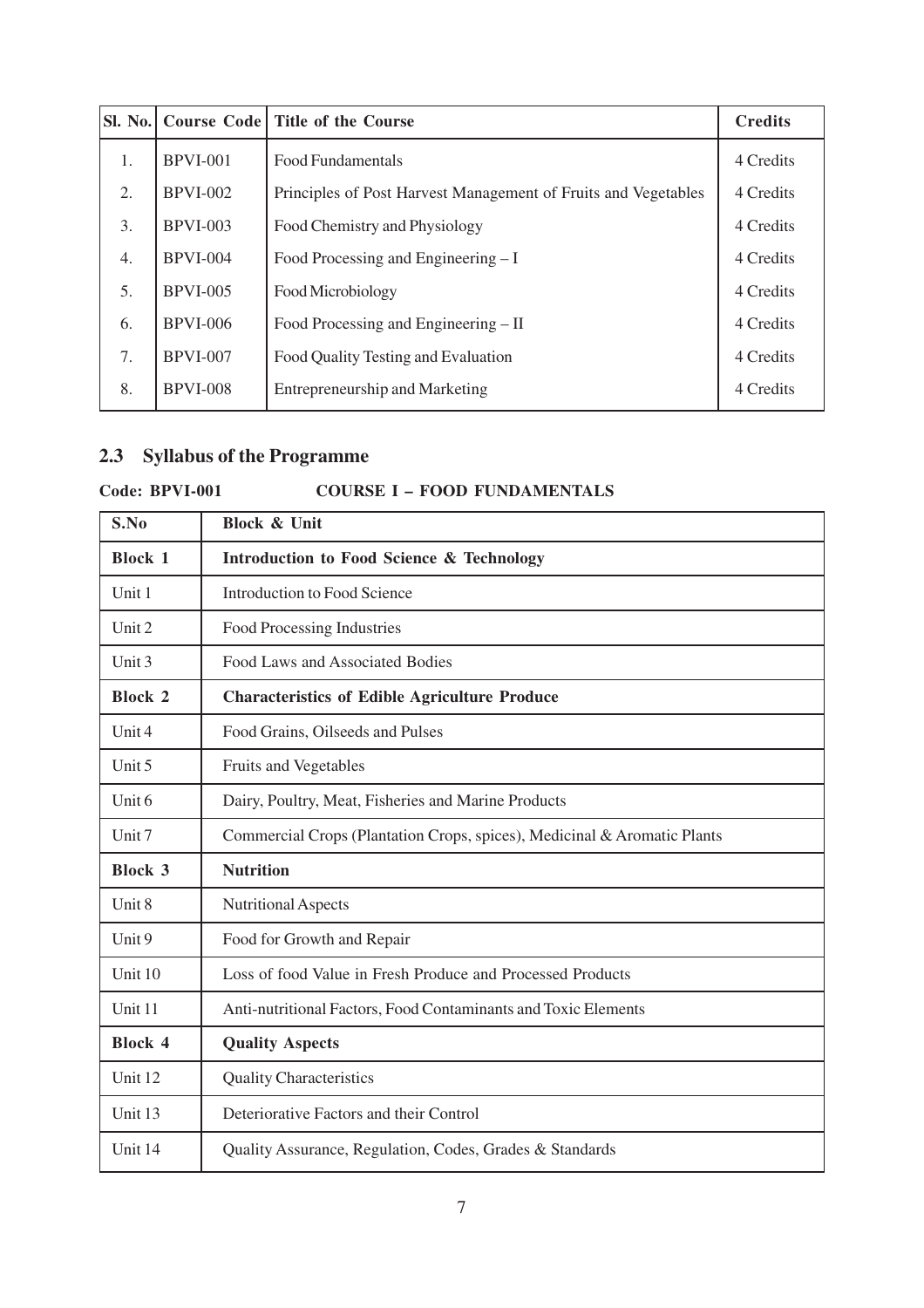| <b>Experiment No.</b> | Name of Experiment                 |
|-----------------------|------------------------------------|
| Experiment 1          | Equilibrium Moisture Content (EMC) |
| Experiment 2          | <b>Bulk Density</b>                |
| Experiment 3          | <b>True Density</b>                |
| Experiment 4          | Measurement of Fat/Oil             |
| Experiment 5          | Crude Protein (Total Protein)      |
| Experiment 6          | <b>Total Carbohydrates</b>         |
| Experiment 7          | Free Fatty Acids (FFA)             |

# **Code: BPVI-002 COURSE II – PRINCIPLES OF POST HARVEST MANAGEMENT OF FRUITS AND VEGETABLES**

| S.No.             | <b>Block &amp; Unit</b>                                                                            |
|-------------------|----------------------------------------------------------------------------------------------------|
| <b>Block 1</b>    | Need & Importance                                                                                  |
| Unit 1            | Importance of Post Harvest Management                                                              |
| Unit 2            | Causes of Pre and Post Harvest Losses                                                              |
| Unit 3            | Maturity Indices & Harvesting Parameters                                                           |
| Unit 4            | Packaging of Fruits and Vegetables                                                                 |
| Unit 5            | Transportation of Fresh Produce & Control of Losses                                                |
| <b>Block 2</b>    | <b>Post Harvest Treatments</b>                                                                     |
| Unit 6            | Cleaning, Selection, Sorting, Grading and Packaging                                                |
| Unit <sub>7</sub> | Treatments: Pre-Cooling, Curing, Inhibition of Sprouting and Fungicide Application and<br>Ripening |
| <b>Block 3</b>    | <b>Storage and Marketing</b>                                                                       |
| Unit 8            | Factors Affecting Storage Life                                                                     |
| Unit 9            | <b>Storage Structures</b>                                                                          |
| Unit 10           | Market and Market Mechanization                                                                    |
| Unit 11           | Market Information System                                                                          |
| <b>Block 4</b>    | <b>Processing and Preservation</b>                                                                 |
| Unit 12           | Primary Processing/Minimal Processing                                                              |
| Unit 13           | Heat Application                                                                                   |
| Unit 14           | Drying and Dehydration                                                                             |
| Unit 15           | Freezing                                                                                           |
| Unit 16           | Chemical                                                                                           |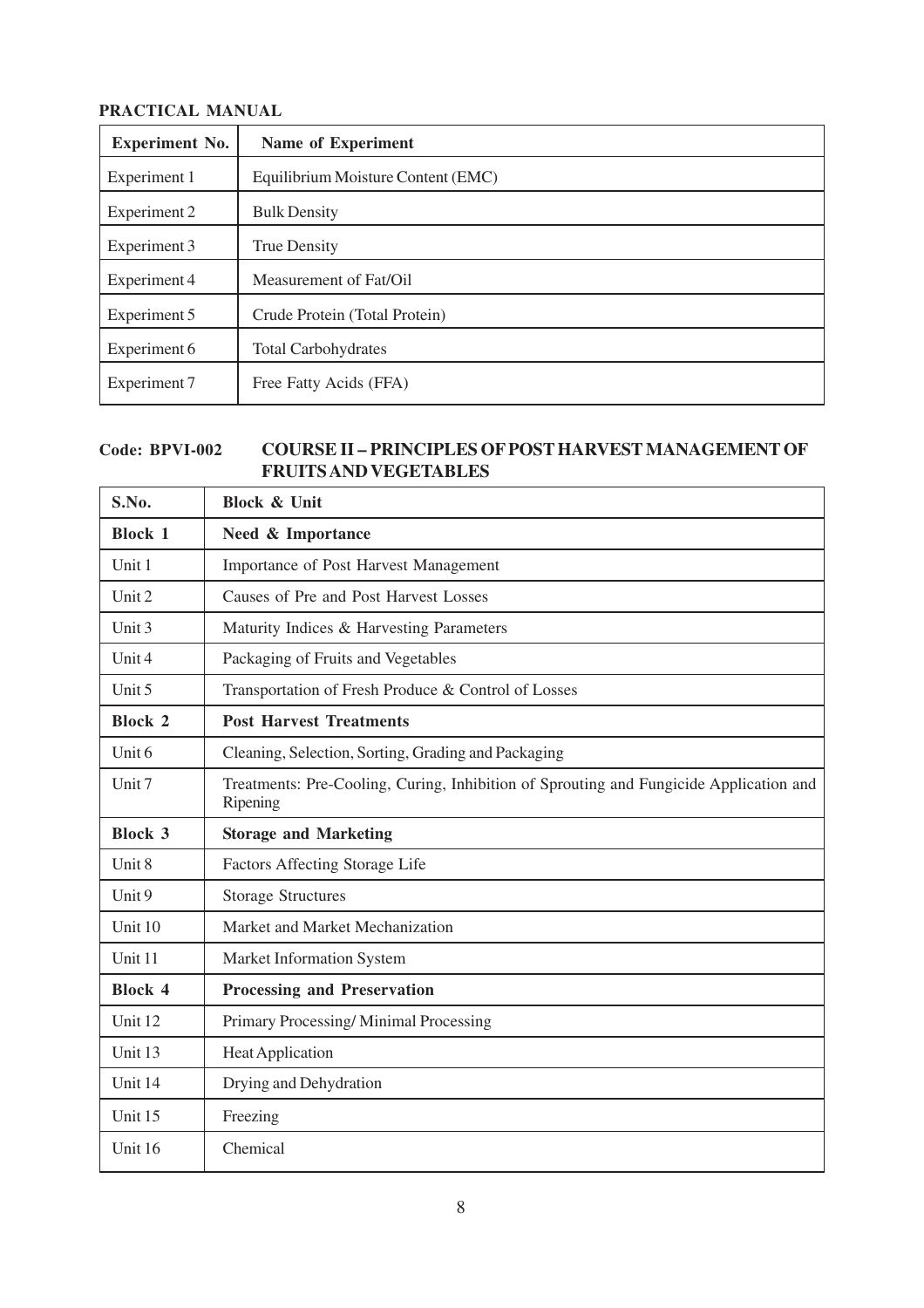| <b>Experiment No.</b> | Name of Experiment                                                                 |
|-----------------------|------------------------------------------------------------------------------------|
| Experiment 1          | Assessment of Post Harvest Losses at Different Levels<br>(From Field to Consumers) |
| Experiment 2          | Demonstration of Value-Addition - By Post Harvest<br>Handling and Packaging        |
| Experiment 3          | On Farm Storage - Pusa Zero Energy Cool Chamber                                    |
| Experiment 4          | Solar Drying of Fruits and Vegetables                                              |
| Experiment 5          | Primary and Minimal Processing                                                     |
| Experiment 6          | Extraction and Preservation of Pulps and Juices                                    |
| Experiment 7          | Preparation of Whole Tomato Concentrate                                            |
| Experiment 8          | Utilization of Waste Generated during Fresh<br>Handling and Processing             |

### **Code: BPVI-003 COURSE III – FOOD CHEMISTRY AND PHYSIOLOGY**

| S.No           | <b>Block &amp; Unit</b>                                                                              |
|----------------|------------------------------------------------------------------------------------------------------|
| <b>Block 1</b> | <b>Introduction</b>                                                                                  |
| Unit 1         | An Overview of Food Chemistry                                                                        |
| Unit 2         | An Overview of Food Physiology                                                                       |
| <b>Block 2</b> | <b>Food Constituents</b>                                                                             |
| Unit 3         | Food Constituents - Carbohydrates and Lipids                                                         |
| Unit $4$       | Food Constituents - Proteins, Enzymes and Water                                                      |
| Unit 5         | <b>Vitamins and Minerals</b>                                                                         |
| Unit 6         | Food Additives                                                                                       |
| <b>Block 3</b> | <b>Food Physiology</b>                                                                               |
| Unit 7         | Ethylene Liberation and its Control                                                                  |
| Unit 8         | Growth, Maturation and Senescene                                                                     |
| Unit 9         | Physiological Disorder                                                                               |
| <b>Block 4</b> | <b>Food Fermentation</b>                                                                             |
| Unit 10        | Fermentation, Method of Fermentation and Industrial Significance                                     |
| Unit 11        | Fruit and Vegetable Based Fermentations and their Commercial Products                                |
| Unit 12        | Fruit Based Alcoholic Beverages                                                                      |
| Unit 13        | Technological Aspects of Industrial Production of Alcoholic Beverages and<br><b>Related Products</b> |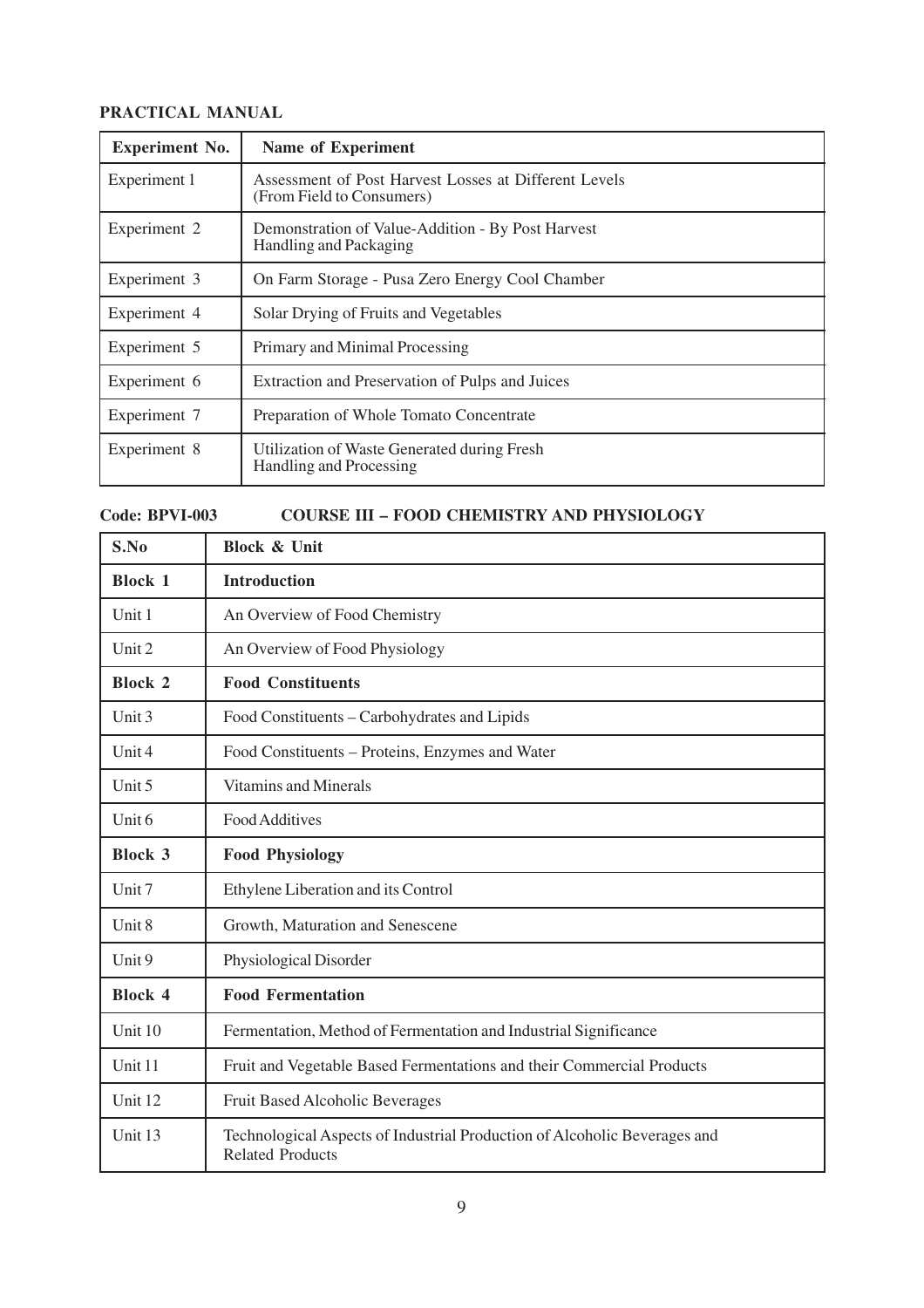| <b>Experiment No.</b> | <b>Name of Experiment</b>                                                      |
|-----------------------|--------------------------------------------------------------------------------|
| Experiment 1          | Determination of Acidity and pH                                                |
| Experiment 2          | Determination of Moisture                                                      |
| Experiment 3          | Determination of Ash and its Characteristics                                   |
| Experiment 4          | Determination of Reducing Sugars, Total Reducing Sugars,<br>Sucrose and Starch |
| Experiment 5          | Determination of Crude Fibre                                                   |
| Experiment 6          | Determination of Alcohol by Specific Gravity Method                            |
| Experiment 7          | Detection and Determination of Synthetic Colours                               |

### **Code: BPVI-004 COURSE IV** – **FOOD PROCESSING AND ENGINEERING - I**

| S.NO           | <b>Blocks &amp; Units</b>                                                    |
|----------------|------------------------------------------------------------------------------|
| <b>Block 1</b> | Introduction                                                                 |
| Unit 1         | <b>Unit Operations</b>                                                       |
| Unit 2         | Moisture Contents & Equilibrium Moisture Contents                            |
| Unit 3         | Cleaning & Grading                                                           |
| Unit 4         | Storage                                                                      |
| <b>Block 2</b> | Unit Operations: Milling, Size Reduction; Material Handling & Transportation |
| Unit 5         | <b>Size Reduction</b>                                                        |
| Unit 6         | Milling                                                                      |
| Unit 7         | <b>Material Handling</b>                                                     |
| Unit 8         | <b>Transportation and Packaging</b>                                          |
| <b>Block 3</b> | Value Added Products from Fruits & Vegetables                                |
| Unit 9         | Juice and Beverages                                                          |
| Unit 10        | Jams, Jellies, Marmalade and Other Sugar-based Products                      |
| Unit 11        | Pickles, Chutney & Tomato Products                                           |
| Unit 12        | Dehydrated Products                                                          |
| <b>Block 4</b> | <b>Plant Layout, Equipment and Mechanisation</b>                             |
| Unit 13        | Site Selection and Layout                                                    |
| Unit 14        | Equipment & Machinery                                                        |
| Unit 15        | <b>Plant Sanitation and Effluent Treatment</b>                               |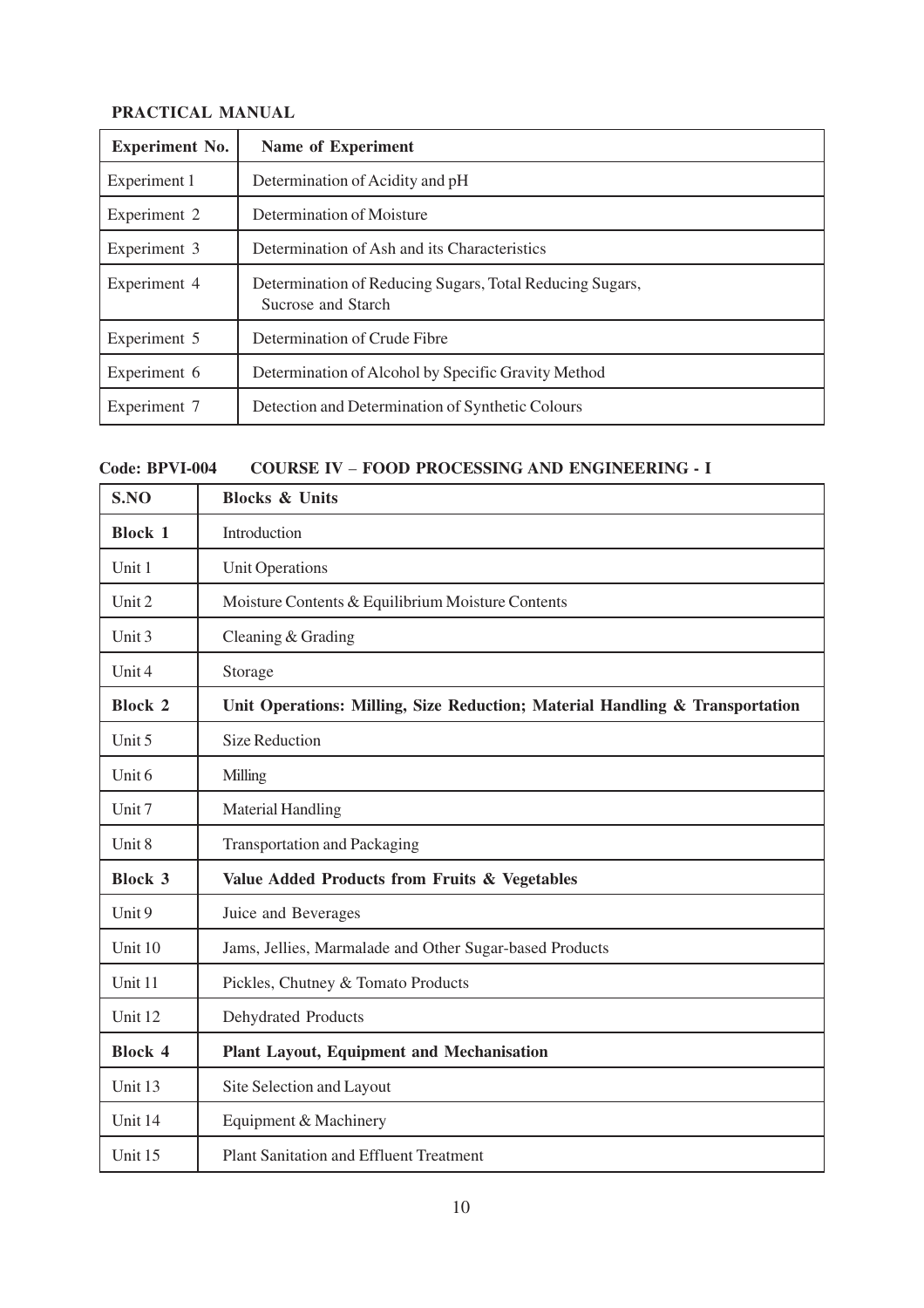| <b>Experiment No.</b> | <b>Name of Experiment</b>                                                                                   |
|-----------------------|-------------------------------------------------------------------------------------------------------------|
| Experiment 1          | Preparation of Fruit Beverages – Squash, Cordial,<br>RTS Beverage, Fruit Nectar and Sharbets                |
| Experiment 2          | Production of Fruit Jam, Jelly, Marmalade, Fruit Butters,<br>Confectionary and Cheese, Preserve and Candies |
| Experiment 3          | Preparation of Pickles and Chutneys, Relishes and Sauces                                                    |
| Experiment 4          | Production of Tomato Juice, Ketchup, Puree and Paste                                                        |
| Experiment 5          | Drying and Dehydration of Fruits and Vegetables                                                             |
| Experiment 6          | Repair and Maintenance of Machines                                                                          |

### **Code: BPVI-005 COURSE V – FOOD MICROBIOLOGY**

| S.No           | <b>Block &amp; Units</b>                                                                   |
|----------------|--------------------------------------------------------------------------------------------|
| <b>Block 1</b> | <b>Introduction</b>                                                                        |
| Unit 1         | Classification of Microorganisms Important in the Food Industry: Bacteria, Yeasts and Mold |
| Unit 2         | Factors Affecting Growth and Inhibition of Microorganisms in Food                          |
| Unit 3         | Industrially Important Yeast, Mold and Bacteria                                            |
| Unit 4         | Spoilage and Associated Chemical/Physical Changes in Food                                  |
| <b>Block 2</b> | <b>Controlling Microorganisms</b>                                                          |
| Unit 5         | Concepts, Determination of Process Lethality Requirements and Importance                   |
| Unit 6         | Thermal Control of Microorganisms                                                          |
| Unit 7         | Drying                                                                                     |
| Unit 8         | Chemicals                                                                                  |
| <b>Block 3</b> | <b>Food Poisoning</b>                                                                      |
| Unit 9         | Food Borne Diseases                                                                        |
| Unit 10        | Food Intoxications                                                                         |
| Unit 11        | <b>Food Infections</b>                                                                     |
| <b>Block 4</b> | <b>Safe Chemicals and Microbial Limits for Different Foods</b>                             |
| Unit 12        | Chemical                                                                                   |
| Unit 13        | Microbial                                                                                  |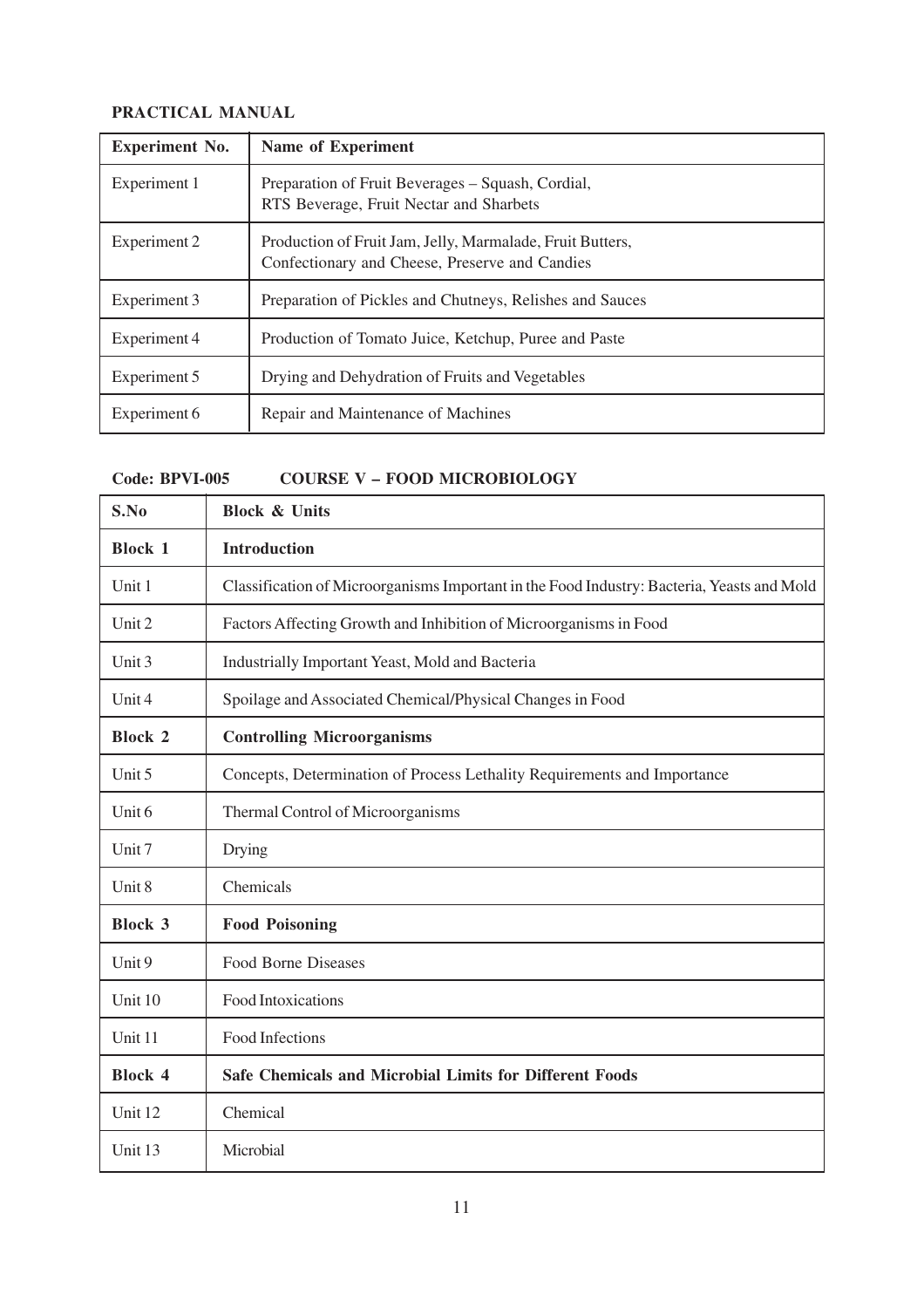è

| <b>Experiment No.</b> | <b>Name of Experiment</b>                                       |
|-----------------------|-----------------------------------------------------------------|
| Experiment 1          | Preparation of Media                                            |
| Experiment 2          | Microscopic Staining Techniques                                 |
| Experiment 3          | Culturing and Identification of Microorganisms                  |
| Experiment 4          | Aseptic Culture Technique                                       |
| Experiment 5          | Visual and Microscopic Examination of Raw and Processed Product |
| Experiment 6          | Enumeration of Bacteria by Dilution and Plating                 |

**Code: BPVI-006 COURSE VI – FOOD PROCESSING AND ENGINEERING II**

| S.No           | <b>Blocks &amp; Units</b>                                                                              |
|----------------|--------------------------------------------------------------------------------------------------------|
| <b>Block 1</b> | Food Preservation by Application of Heat                                                               |
| Unit 1         | Principles of Heat & Mass Transfer                                                                     |
| Unit 2         | <b>Heat Application</b>                                                                                |
| Unit 3         | Canning of Fruits and Vegetables                                                                       |
| <b>Block 2</b> | <b>Food Preservation through Water Removal</b>                                                         |
| Unit 4         | Forms of Water in Foods, Sorption and Desorption of Water in Foods and Water Activity                  |
| Unit 5         | Drying, Dehydration and Evaporation                                                                    |
| <b>Block 3</b> | Food Preservation through Temperature Reduction, Atmospheric Control and<br><b>Irradiation</b>         |
| Unit 6         | Chilling                                                                                               |
| Unit 7         | Controlled and Modified Atmosphere Storage                                                             |
| Unit 8         | Food Irradiation                                                                                       |
| <b>Block 4</b> | <b>Product Utilization</b>                                                                             |
| Unit 9         | Types of By-Products                                                                                   |
| Unit 10        | Utilization of Fruits and Vegetables Processing Wastes for Food, Feed, Fuel and Industrial<br>Products |
| Unit 11        | Food Fortification                                                                                     |
| <b>Block 5</b> | <b>Food Packaging</b>                                                                                  |
| Unit 12        | Need & Importance                                                                                      |
| Unit 13        | Packaging Materials                                                                                    |
| Unit 14        | Packaging Process & Machinery                                                                          |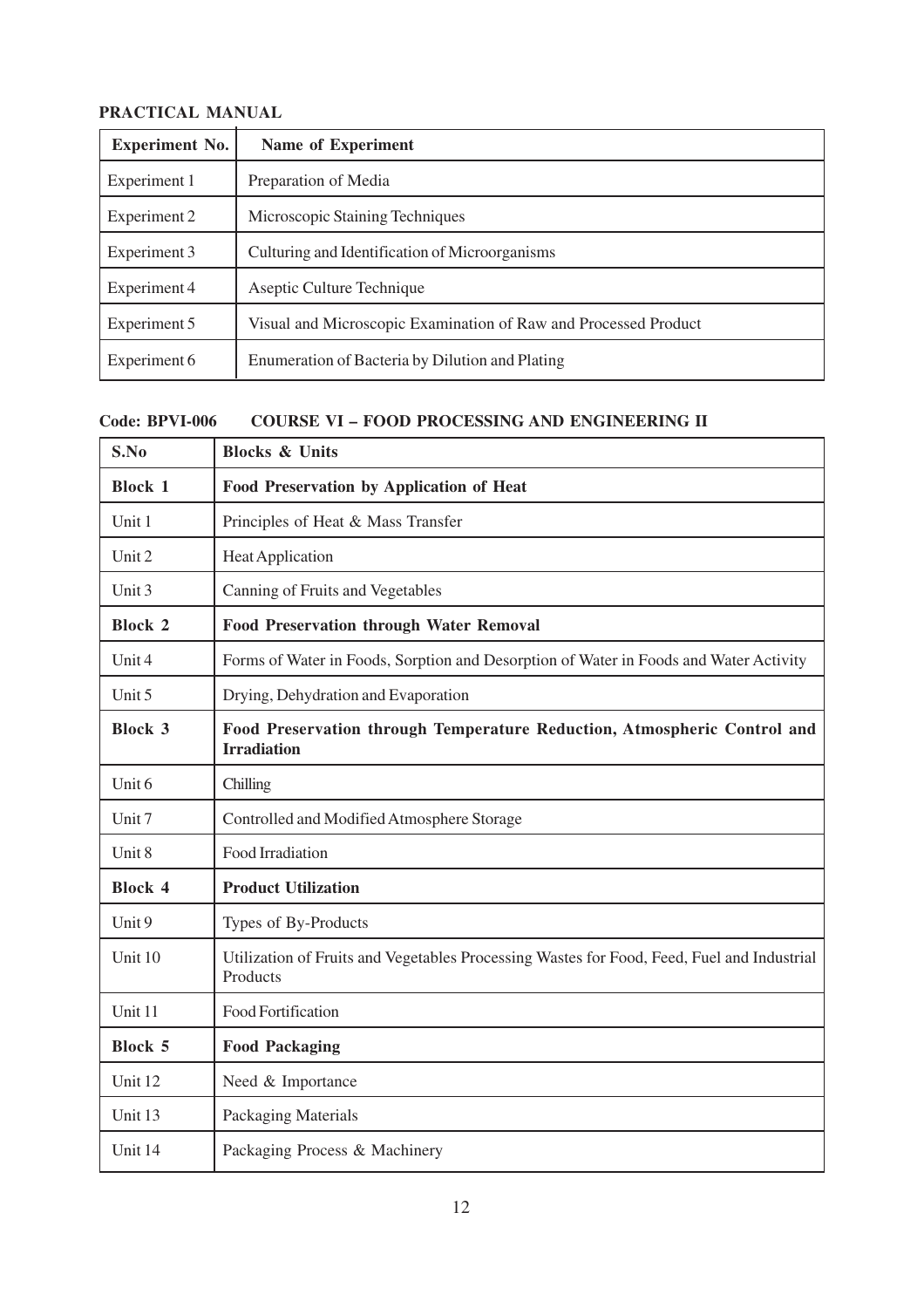| <b>Experiment No.</b> | Name of Experiment                           |
|-----------------------|----------------------------------------------|
| Experiment 1          | Adequacy of Blanching of Fruits/Vegetables   |
| Experiment 2          | Canning of Fruits and Vegetables             |
| Experiment 3          | <b>Cut-out Analysis of Canned Product</b>    |
| Experiment 4          | Testing of Flexible Packaging Material       |
| Experiment 5          | Preparation of Fruit-based Carbonated Drinks |

# **Code: BPVI-007 COURSE VII – FOOD QUALITY TESTING AND EVALUATION**

| S.No           | <b>Blocks &amp; Units</b>                                     |  |  |  |  |
|----------------|---------------------------------------------------------------|--|--|--|--|
| <b>Block 1</b> | Quality                                                       |  |  |  |  |
| Unit 1         | Definition and Importance of Food Quality                     |  |  |  |  |
| Unit 2         | <b>Quality Standardization</b>                                |  |  |  |  |
| Unit 3         | Food Safety Management                                        |  |  |  |  |
| <b>Block 2</b> | <b>Testing and Evaluation</b>                                 |  |  |  |  |
| Unit 4         | <b>Physical Methods</b>                                       |  |  |  |  |
| Unit $5$       | Chemical & Microbiological Methods                            |  |  |  |  |
| Unit 6         | Sensory Analysis of Foods/ Beverages                          |  |  |  |  |
| <b>Block 3</b> | <b>Laboratory Equipment and Instrumentation</b>               |  |  |  |  |
| Unit 7         | Analytical Balance, pH Meter & Chromatography                 |  |  |  |  |
| Unit 8         | Analytical Instrumentation Based on Electromagnetic Radiation |  |  |  |  |

# **PRACTICAL MANUAL**

| <b>Experiment No.</b> | <b>Name of Experiment</b>                                                   |
|-----------------------|-----------------------------------------------------------------------------|
| Experiment 1          | Determination of Ascorbic Acid by Titrimetric and Colorimetric Methods      |
| Experiment 2          | Determination of Sodium Chloride                                            |
| Experiment 3          | Determination of Total Carotenoids and Beta-Carotene by Colorimetric Method |
| Experiment 4          | Determination of Sulphur Dioxide                                            |
| Experiment 5          | <b>Estimation of Benzoic Acid</b>                                           |
| Experiment 6          | Determination of Hardness of Water                                          |
| Experiment 7          | Estimation of Residual Chlorine in Water                                    |
| Experiment 8          | Determination of Total Soluble Solids ( <sup>0</sup> BRIX)                  |
| Experiment 9          | Contaminants: Tin Content in Canned Foods                                   |
| Experiment 10         | Sensory Evaluation of Food Products - Hedonic Rating Test                   |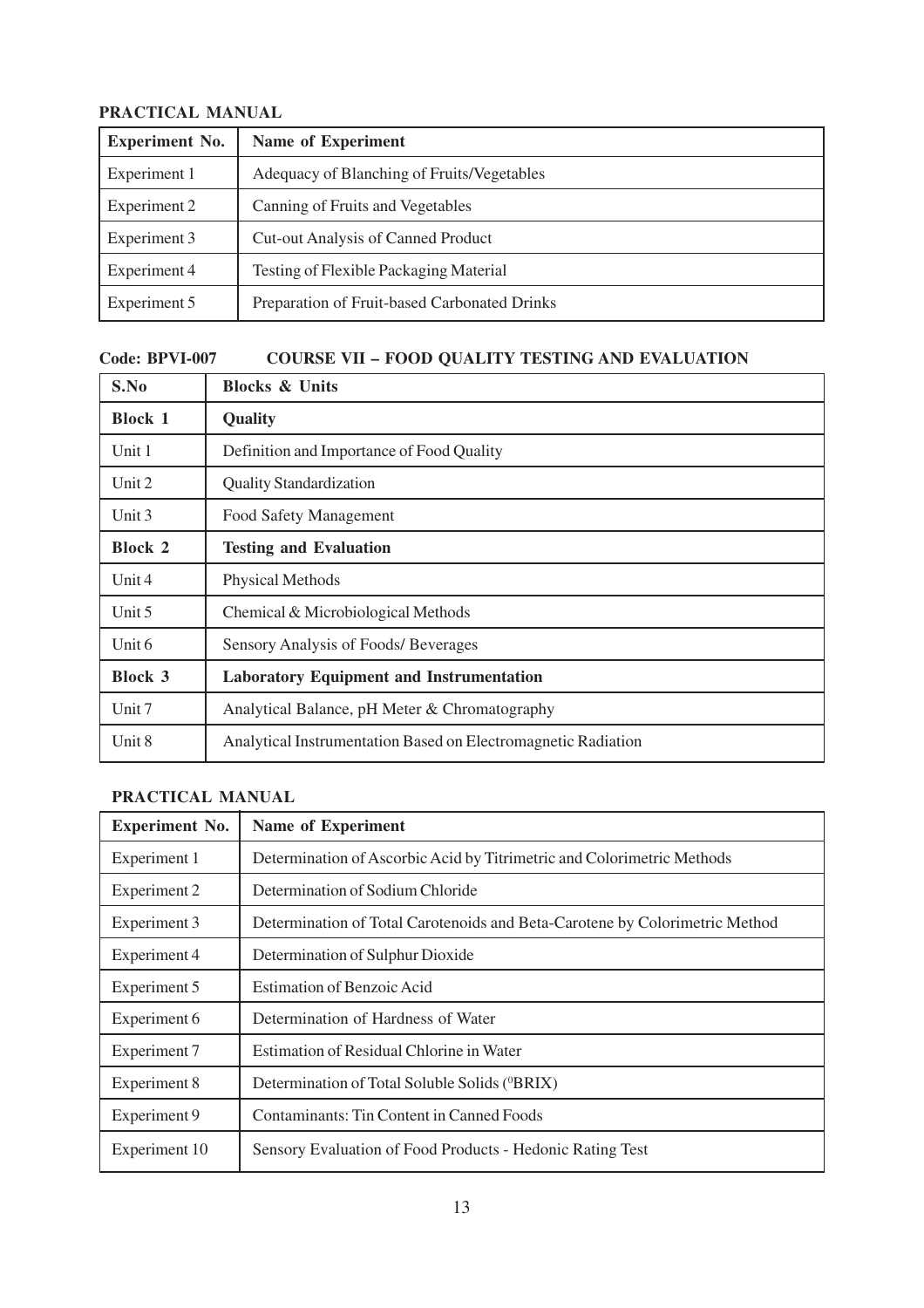| S.No           | <b>Blocks &amp; Units</b>                                                            |
|----------------|--------------------------------------------------------------------------------------|
| <b>Block 1</b> | <b>ENTREPRENEUR AND ENTREPRENEURSHIP</b>                                             |
| Unit 1         | Being an Entrepreneur-what does it Involve                                           |
| Unit 2         | <b>Entrepreneurial Skills</b>                                                        |
| Unit 3         | Developing eEntrepreneurial Skill                                                    |
| <b>Block 2</b> | <b>SETTING UP AN ENTERPRISE</b>                                                      |
| Unit 4         | Business Idea-How to get it?                                                         |
| Unit 5         | Market Assessment-What is a Market?                                                  |
| Unit 6         | What does Marketing Involve, How to Assess the Market for your Business Idea.        |
| Unit 7         | Analysing the Competitive Situation                                                  |
| <b>Block 3</b> | PLANNING FOR THE ENTERPRISE                                                          |
| Unit 8         | Preparation of the Business Plan                                                     |
| Unit 9         | Arranging the Financing                                                              |
| Unit 10        | Understanding the Components for Marketing Mix                                       |
| <b>Block 4</b> | <b>MARKETING MANAGEMENT OF THE ENTERPRISE</b>                                        |
| Unit 11        | <b>Production Consideration</b>                                                      |
| Unit 12        | Setting the Price-Understanding Costs, Pricing fundamentals, Administering the Price |
| Unit 13        | Developing and Managing Distribution                                                 |
| Unit 14        | Understanding the Managing Promotion                                                 |
| <b>Block 5</b> | <b>ASSESSING PERFORMANCE</b>                                                         |
| Unit 15        | Performance Measurement and cControl                                                 |
| Unit 16        | Managing Growth                                                                      |
| Unit 17        | International Markets-Scope for Small Enterprises.                                   |

# **Code: BPVI-008 COURSE VIII – ENTREPRENEURSHIP AND MARKETING**

# **PRACTICAL MANUAL**

| <b>Exercise No.</b> | <b>Name of Exercise</b>                                                       |
|---------------------|-------------------------------------------------------------------------------|
| Exercise 1          | Preparation of Cost of Project and Means of Finance                           |
| Exercise 2          | Preparation of Depreciation Schedule                                          |
| Exercise 3          | Preparation of Statement of Production, Raw Material Consumed and Gross Sales |
| Exercise 4          | <b>Calculations of Working Capital</b>                                        |
| Exercise 5          | Preparation of Profitability Statement                                        |
| Exercise 6          | Preparation of Taxation Statement                                             |
| Exercise 7          | Preparation of Balance Sheet                                                  |
| Exercise 8          | Preparation of Break Even Analysis Statement                                  |
| Exercise 9          | Preparation of Statement of Power Calculation                                 |
| Exercise 10         | Preparation of Statement of Analytical and Comparative Ratios                 |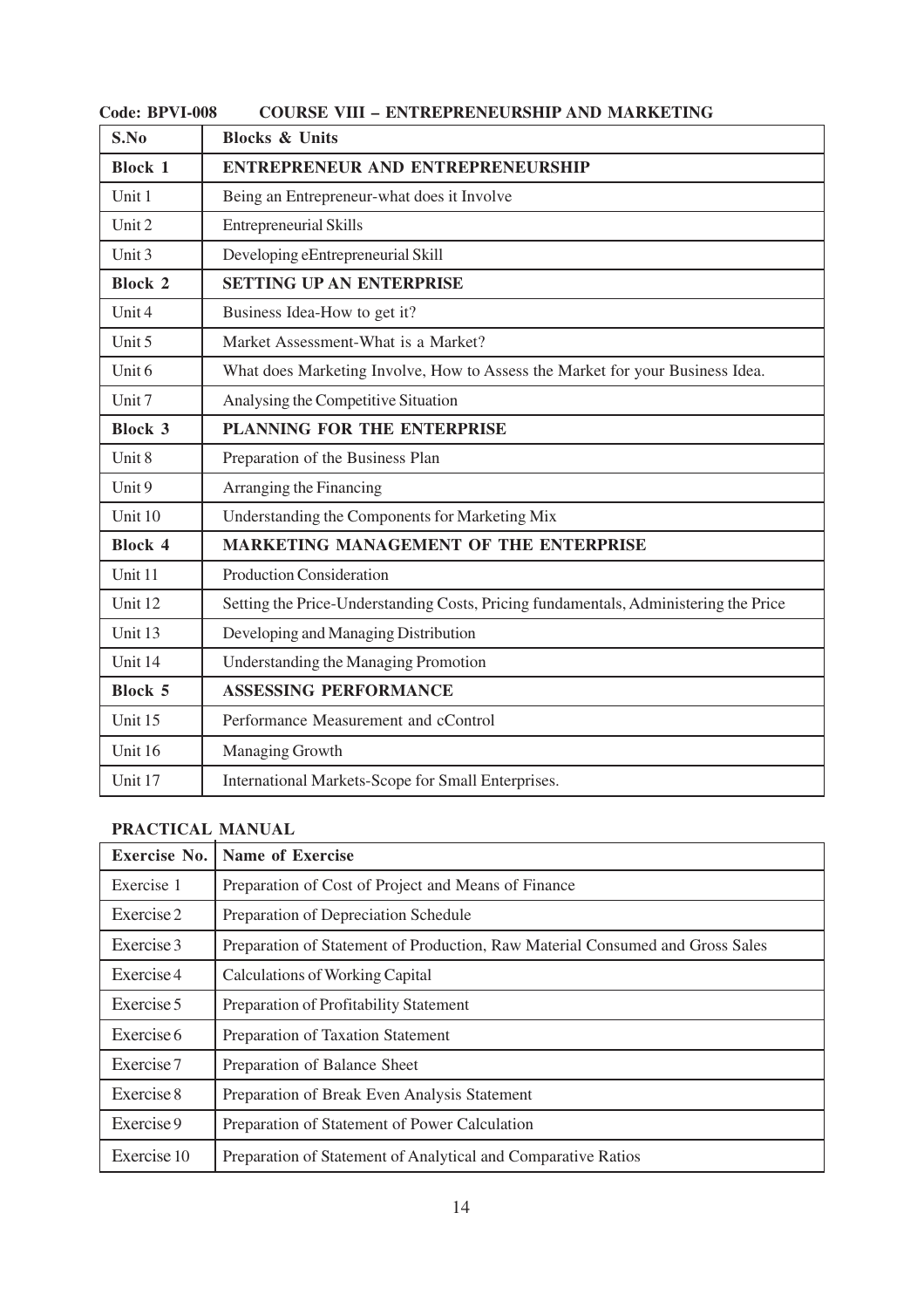# **2.4 Eligibility for Admission**

- Senior Secondary Pass Outs preferably Science / Agriculture
- BPP (Under IGNOU / OLS Mode)
- $10<sup>th</sup>$  pass may enroll simultaneously for the BPP and Diploma programme. Preference will be given to Science and Agriculture stream students. The minimum age for admission to the BPP programme is 18 years. Therefore the minimum age for 10<sup>th</sup> pass students taking simultaneous admission for the BPP and Diploma programme is 18 years.

| S. No. | Name of the                                                            | Prog.         | <b>Eligibility</b>                                                                                     | Min. age                                           | Duration in years  |                    | Programme                               | <b>Medium of</b>   |
|--------|------------------------------------------------------------------------|---------------|--------------------------------------------------------------------------------------------------------|----------------------------------------------------|--------------------|--------------------|-----------------------------------------|--------------------|
|        | <b>Programme</b>                                                       | Code          |                                                                                                        | as on 1st<br>Jan of the<br><b>Academic</b><br>Year | Min                | <b>Max</b>         | Fee                                     | <b>Instruction</b> |
| (1)    | (2)                                                                    | (3)           | (4)                                                                                                    | (5)                                                | (6)                | (7)                | (8)                                     | (9)                |
| 1.     | Diploma in<br>Value Added<br>Products from<br>Fruits and<br>Vegetables | <b>DVAPFV</b> | $10+2$ / Senior<br>Secondary Pass<br><b>Outs</b><br>BPP (Under                                         | No Bar<br>No Bar                                   | 1 Years<br>1 Years | 4 Years<br>4 Years | Rs. 8,800/-<br>per annum<br>Rs. 8,800/- | English            |
|        |                                                                        |               | <b>IGNOU/OLS</b><br>Mode)                                                                              |                                                    |                    |                    | per annum                               |                    |
|        |                                                                        |               | 10 <sup>th</sup> Pass may<br>enroll simulta-<br>neously for the<br><b>BPP</b> and Diploma<br>Programme | 18 Years                                           | 1 Years            | 4 Years            | Rs. 9,500/-<br>per annum                |                    |

# **2.5 Medium of Instruction**

The Diploma Programme in Value Added Products from Fruits and Vegetables will be offered by the University in English and Hindi in this session. Gradually the programme will be offered in other regional languages.

# **2.6 Target Group**

Rural Youth, Senior Secondary pass-outs. Skilled workers in food industries, Small and medium entrepreneurs involved in post harvest management & processing of fruits and vegetables, and Farmers & members Fruit Growers Cooperatives

# **2.7 Duration**

The minimum duration of the programme is one year. However, the students are given a maximum period of the four years to complete the programme from the date of registration. After which the student have to apply for readmission paying the pro rata fee for each incomplete course of theory for further period of one year only.

# **2.8 Programme Fee— Diploma: Rs. 8,800/- per annum and BPP: Rs. 700/-**

The programme fee for the Diploma is Rs. 8,800/- annum. The fee for the BPP programme is Rs. 700/- only. The registration fee is Rs. 100/- only.

The course fee should be paid only by way of Demand Draft drawn in the name of IGNOU and payable at the city where your Regional Centre is situated. Please write your name (in capitals), complete Enrolment No. and Programme Code on the back of Demand Draft to ensure proper credit to your account.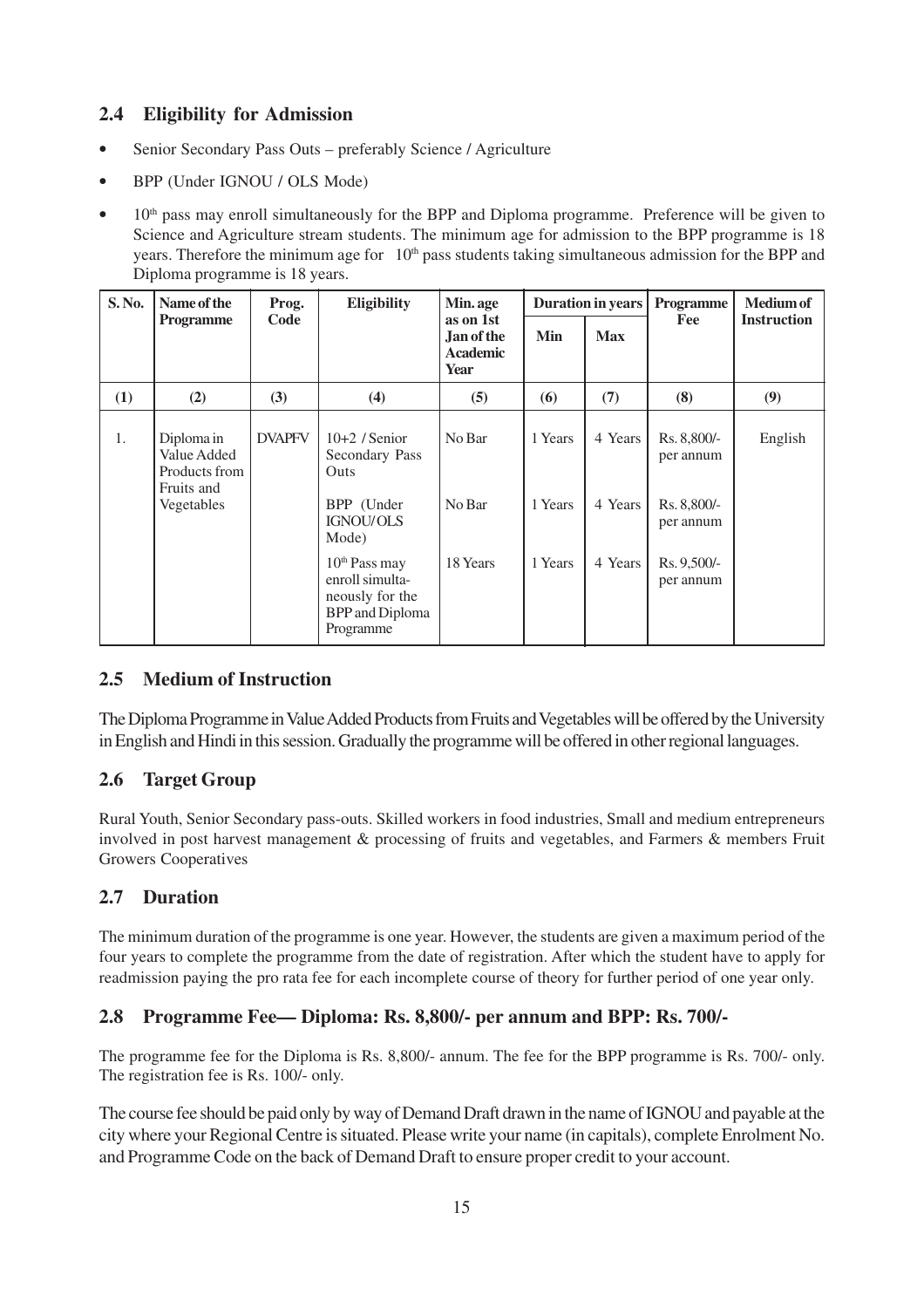The Fee can also be remitted in cash in the branches of Indian Bank or IDBI. The list of branches which are authorized for fee collection are given in Student Handbook and Prospectus. For this Rs. 5/- (Rupees five only) is chargeable from the students per single transaction in cash while depositing the fees with the Bank.

# **2.9 Programme Study Centre**

The University is in process of finalising programme study centers. The programme study centers will be allocated to the students near to their workplace or residence. A tentative list of accepted institutes where the Programme Study Centres are being activated is given at Appendix-I.

# **2.10 Other Useful Information**

The Student Handbook and Prospectus covers the following:

- a) Information about the university like, prominent features, the schools of studies, academic programmes, course preparation, credit system, student support services, instructional system, programme delivery, evaluation etc.
- b) Information regarding the rules of the university like reservation, scholarships and reimbursement of fee, refund of fee, change/correction of address and study centres, change of region, incomplete and late applications, simultaneous registration, disputes on admission and other university matters, recognition etc.
- c) List of Regional Centers.
- d) Other useful forms.

The above information are not covered in this programme guide and the students are requested to refer to the Student Handbook and Prospectus for detailed information.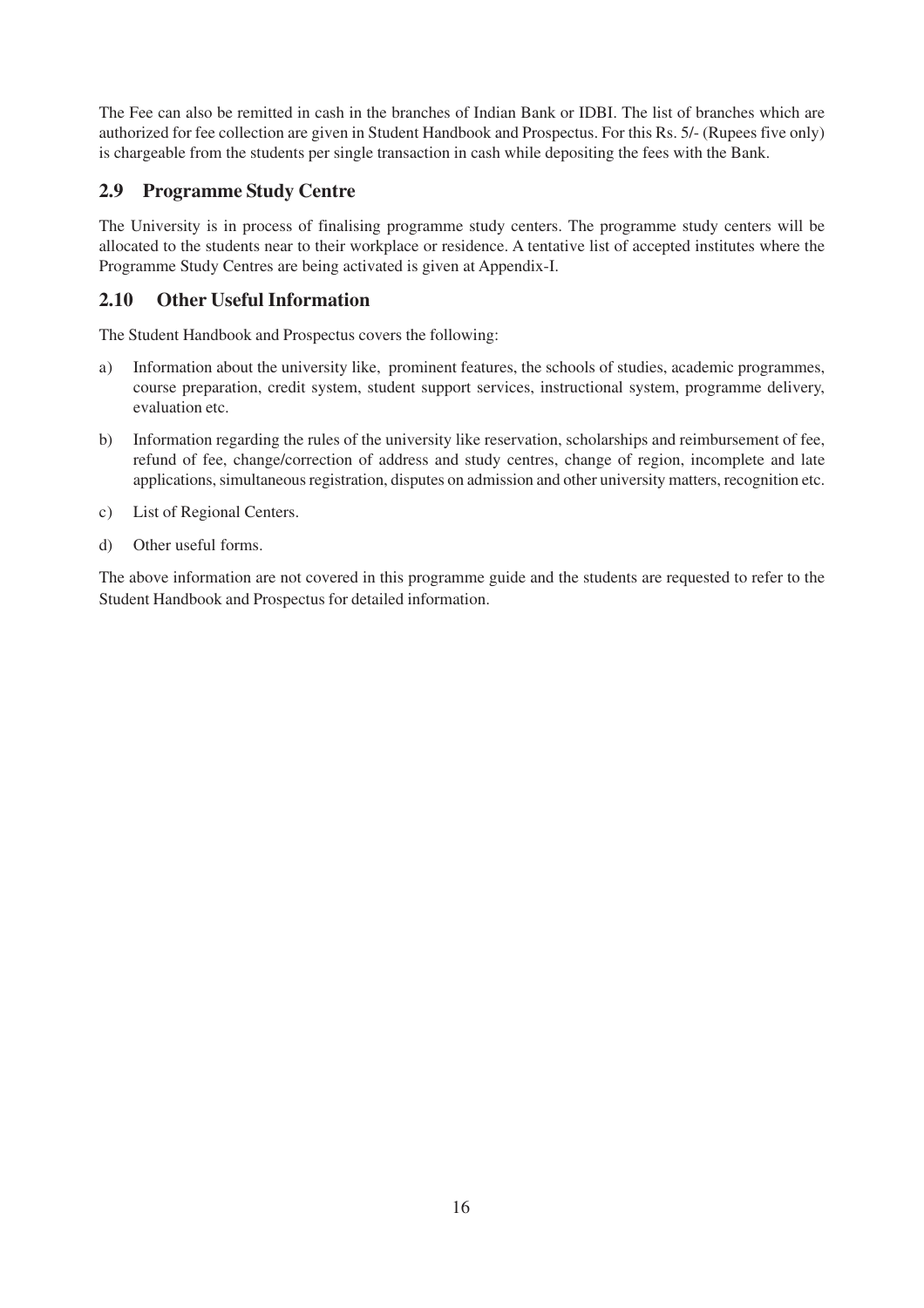# **3. STUDY MATERIAL**

Properly planned self-instructional print material both for the theory and practical components is the main part of the Diploma Programme in "Value Added Products from Fruits and Vegetables". The study materials prepared by the University are self-instructional in nature whereas the lessons which are called units in the theory component are structured to facilitate self-study, the practicals are structured for self-guidance during the practical work experience.

# **3.1 How to Study Print Material?**

### **a) Theory**

While going through the syllabi of courses you must have noted that each course has been divided into 4 blocks for a 4 credit course. Each block has 4-6 units. These units of each block have a certain thematic unity and arranged in a related logical sequence to maintain the continuity of learning of the particular subject.

The course material will be provided for you in the form of well designed printed books. Each book is a block containing units. The first page of each block indicates the numbers and titles of the units comprising the block. In the first block of each course, we start with the course introduction. This is followed by a brief introduction to the block.

Each unit has an introduction in which we tell you about the contents of the units. We outline a list of objectives which we expect you to achieve working through this unit. This is followed by the main body of the unit, which is divided into various sections and sub-sections. We end up each unit by summarizing its content to enable you to recall the main points.

In each unit, there are ''Check Your Progress Exercise'' which are meant to help you to assess your understanding of the subject. You must try attempting Check Your Progress Exercises.

### **b) Practical Manual**

While, going through the Practical Manual you will note that each course has been divided into a number of experiments. Based on the theory courses of each subject, number of practicals/experiments are given under each course of practical. Rest of the pattern for the Practical Manual has been prepared with the objective of providing you a guideline to study and practice these skills/experiments when you are placed in the Laboratory/ Processing Hall/Centre for practical experience/work.

# **3.2 Audio-Video Material**

In addition to the print material, audio and video programmes have been prepared for each course. The audiovideo material is supplementary to the print material. The audio tapes and video cassettes are available at you programme study center. Hence, we advise you to make use of it, as that will help you to understand the subject better. Video programmes are transmitted by Doordarshan on National Network and Gyan Darshan from 6.25 to 6.55 in the morning and evening 8.00-8.55 p.m.

### **Timings are Subject to Change. Please check it with your Programme Study Centre.**

Audio-video material will not be supplied individually to you but will be made available at the Programme Study Centres. You can watch these programmes during counselling sessions. Students desirous of buying the audiovideo tapes can procure them from Marketing Unit, EMPC, IGNOU, Maidan Garhi, New Delhi-110 068.

### **3.3 Counselling**

The Programme Study Centre will organise counselling sessions for all courses of study. Here, as students, you can take help from the counsellors in the study. The counselling sessions are not meant to be classroom lectures. You must study the material and try to assimilate it prior to coming for counselling. Whatever problems, you have, you must consult your counsellor for clarifications and help.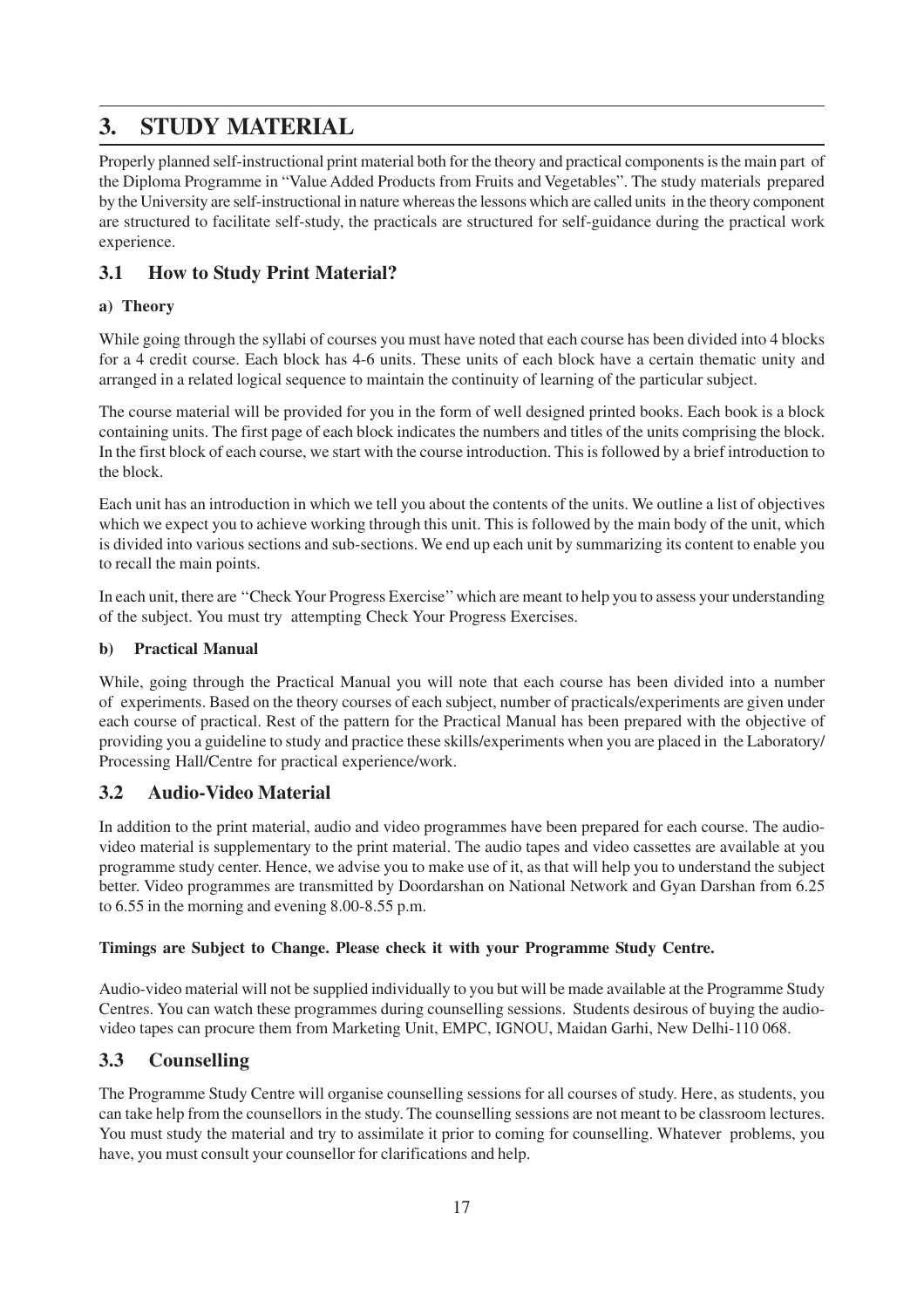There will be 20 theory and 80 practical counselling sessions for the entire programme at the selected Programme Study Centre. The detailed programme of the counselling sessions will be prepared by the coordinator of the Programme Study Centre.

The counsellor will also organise sessions where you can listen to/view audio-video programmes. These programmes often supplement your course material. Exact dates of counselling sessions will be announced by the Study Centres concerned.

During the counselling session you will have the opportunity to interact with your fellow students which will help you to formulate self-help groups.

# **3.4 Teleconferencing**

This is linked with both the theory and practical courses and is held once in a month. We advise you to attend these sessions regularly at your Regional Centre. The schedule can be obtained from your Regional Centre and Programme Study Centres. This would give you opportunity to interact with students all over the country.

# **3.5 Practical Sessions**

The practical component of this programme has been designed to build on the theory text giving you a exposure of practical experiences and knowledge in the various areas/field of value addition to the fruits and vegetables. This practice will help you to improve the skills, qualities, knowledge and competencies that you will need to practice as a competent Diploma holder with university education. Throughout the programme, the material provided to you will encourage you to think about what you have already known and do in your practice as a competent skilled professional handling value addition to fruits and vegetables.

Your practice is, therefore, an integral and compulsory part of the Diploma programme.

### **75% attendance for practical work is compulsory for becoming eligible to appear in the Term-End Examinations.**

We hope that in addition to developing new skills and competencies, you will be able to reflect on what you do, how well you do it and consider the ways you might do it better.

### **3.6 Gyan Vani**

IGNOU has been offered FM Channel Radios in 40 cities and towns for education and development. EMPC is the nodal agency for implementing the project. EMPC is also studying an experimental proposal for global Gyan Vani. As many as 10 FM Radio Stations at Allahabad, Bangalore, Coimbatore, Vishakhapatnam, Mumbai, Lucknow, Bhopal, Kolkata, Chennai and Delhi are already on air. The detailed schedule can be accessed at IGNOU EMPC-Gyandarshan Website **http://www.ignou.ac.in/gyandarshan%scindex.html.**

# **3.7 Interactive Radio-Counselling**

Interactive Radio-Counselling is a recent concept in distance learning in India. Live counselling is provided on radio by invited experts in value addition to fruits and vegetables. Students can ask questions right from their homes on telephone. These sessions are conducted for an hour on Sundays from 189 radio stations in the country. A toll free telephone number **1800 112345** has been provided for this purpose from selected cities.

# **3.8 Study Centres**

To provide effective support, IGNOU has set up a number of Study Centres all over the country. Programme Study Centres (PSCs) are being set up in selected Institutes for Diploma Programme. Each PSC will be handling about 25-30 students. These centres will be managed by the Programme Incharge. The detailed particulars regarding the Programme Study Centres to which you are assigned, will be communicated to you. The practical sessions of the programme will be held at the Programme Study Centres. The list of Programme Study Centres being activated for the programme is listed at Appendix I.

Please bring all your units as per the schedule during the counselling sessions/practical sessions.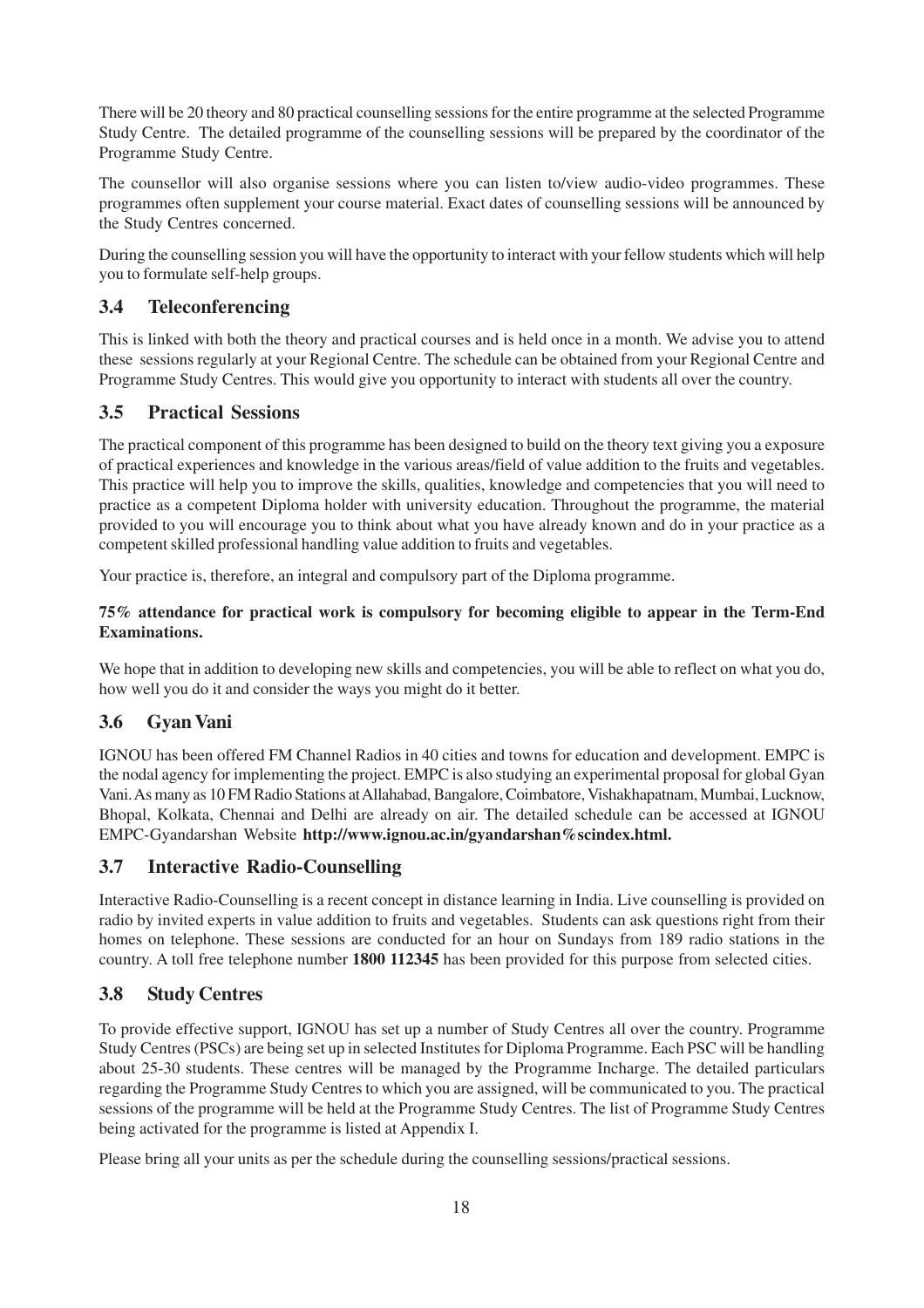# **4. EVALUATION**

### **4.1 Weightage to Continuous Evaluation and Term-End Evaluation**

The system of evaluation in IGNOU is also different from that of conventional universities. The weightage to theory and practical will be 50% each.

### **i) Theory**

For theory, the weightage to the term-end examination will be 80% and the weightage to the continuous assessment will be 20%. There will be one assignment for each course i.e. total eight assignments for the programme. Each assignment will be of 50 marks which ultimately will be converted to have weightage of 20% of theory.

### **Assignments have to be submitted to the coordinator of programme study centre and instruction for formatting the assignment and date of submission of the same are given in the assignment booklet.**

The theory term end examination for each course will be of 50 marks. The minimum pass marks in term end examination will be 25. The marks obtained by the students in the term end examination will be converted to have weightage of 80 per cent (on theory basis).

### **ii) Practical**

The practical evaluation is divided under two components: (i) guided experiments and (ii) unguided experiments. The guided experiments shall be performed during the counselling sessions under the guidance of the counsellors. The unguided experiment shall be undertaken by the students in the last session. For unguided experiment, student shall not be provided any guidance while performing the experiment(s).

Both the components will be evaluated. The weightage of 70% will be assigned to guided experiments and 30% weightage is for unguided experiments. Each experiment performed by the student would be evaluated. The student performance would be assessed by the counsellors covering various aspects like manipulative skills, observation and their understanding of the basic concepts related to the experiment.

| Component             | Weightage |
|-----------------------|-----------|
| Guided Experiments    | 70%       |
| Un-guided Experiments | 30%       |
| Total                 | 100 $\%$  |

### **Weightage: Practical**

### **4.2 Pass Percentage for Theory and Practical Examination**

The students will have to secure minimum 50% marks in all the components of the course- theory, continuous assessment (assignment), practical and as well as on aggregate basis for the course i.e. (i) theory (term end and assignment); (ii) practical (total marks obtained in guided and un-guided experiments) and (iii) on aggregate basis.

### **4.3 Modalities for Theory and Practical Examination Criteria**

### **Theory: Term-End Examination: 80% and Continuous Assessment: 20%**

The examination shall be held twice in a year i.e. the month of the June and December.

### **Practical: Guided Experiments: 70% and Unguided Experiments: 30%**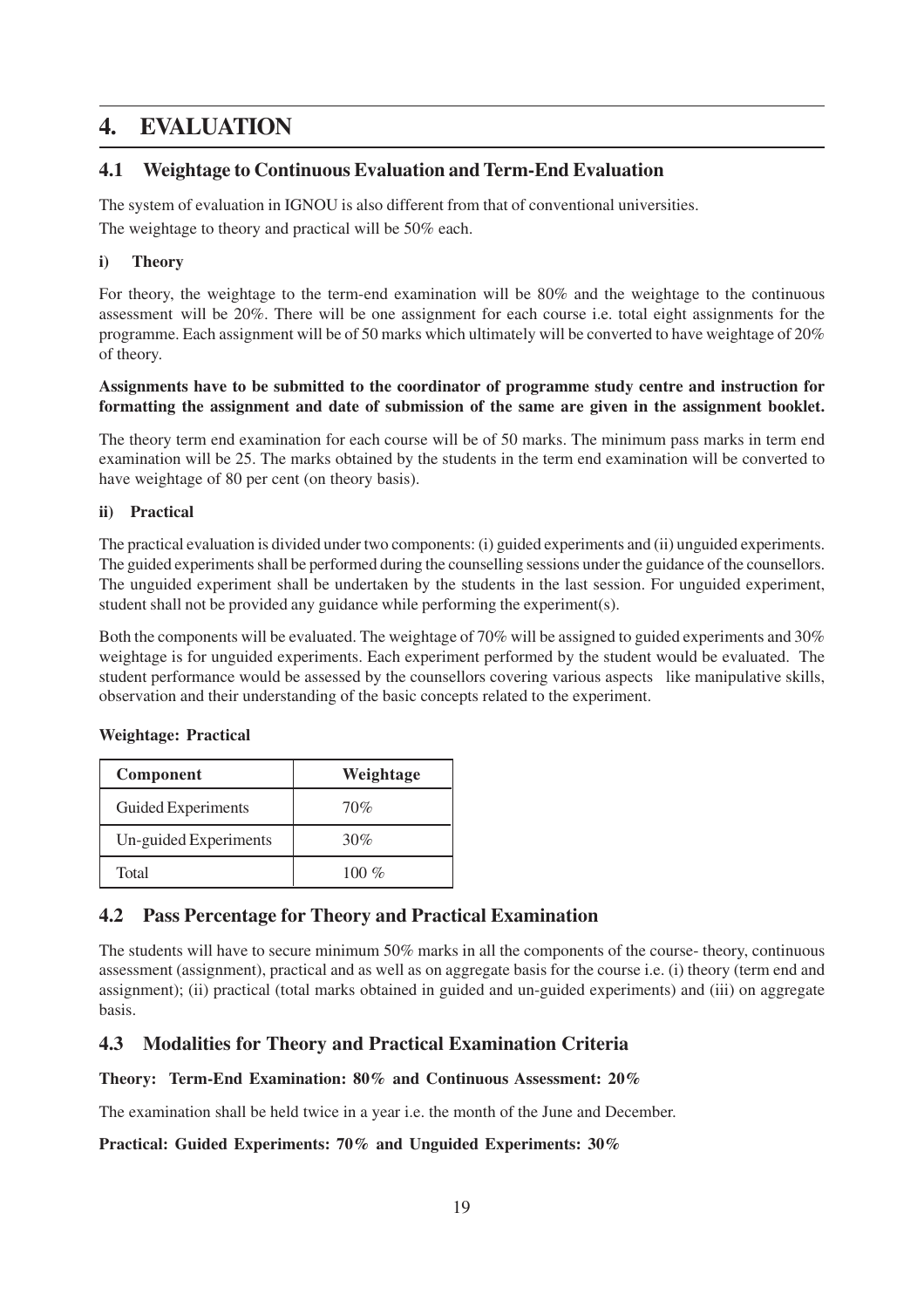### **i) Evaluation - Guided Experiments**

The students will be evaluated by the counsellor for performing the experiments. For a particular experiment, split up of marks may be broadly on the following lines:

| S.No          | <b>Component</b>                                                                          | Weightage |
|---------------|-------------------------------------------------------------------------------------------|-----------|
| a)            | Actual performance of experiment and observation<br>(psychomotor and manipulative skills) | $40\%$    |
| b)            | Reporting (Problem solving skills)                                                        | 20%       |
| $\mathbf{c})$ | Viva-voce                                                                                 | 20%       |
| $\rm d)$      | Record                                                                                    | 20%       |

### **ii) Evaluation of Assigned Unguided Experiments**

It will be conducted in the last session of the laboratory work. The student should not be provided any guidance while performing this experiment. For this experiment 30% marks are allotted, split up of marks may be broadly on the following lines:

| S.No          | Component                                                                                 | Weightage |
|---------------|-------------------------------------------------------------------------------------------|-----------|
| a)            | Actual performance of experiment and observation<br>(psychomotor and manipulative skills) | 50%       |
| b)            | Reporting (Problem solving skills)                                                        | 25%       |
| $\mathcal{C}$ | Viva-voce                                                                                 | 25%       |

There shall be one internal and one external examiner. The internal examiner will be from the same study centre. The external examiner for the unguided experiments could be from the same PSC but not the counsellor. The School Board shall approve the names of the external examiners. The proposal shall be made by the PSC. The course-writer/faculty members/ counselors of SOA/editors could also be act as external examiners.

### **4.4 Preparation of Consolidated Mark List**

The consolidated mark list of all students shall be prepared by the programme study centre. This mark list shall be directly sent to the registrar, sre&d within seven days after completion of the practical counselling session.

### **4.5 Participation and Attendance for Practical**

Practical are essential components of the programme. For successful completion of the Programme, a participant is required to have a minimum of 75% attendance in the practical sessions at Programme Study Centre. A student will not be eligible to appear in Term End examination if the percentage of attendance in practical session (Programme Study Centre) falls below 75%.

### **4.6 Distribution of Marks**

Every course is considered as an independent unit. Each course will have 50 marks for theory and 50 marks for practical. The course wise distribution of marks is given below in the table.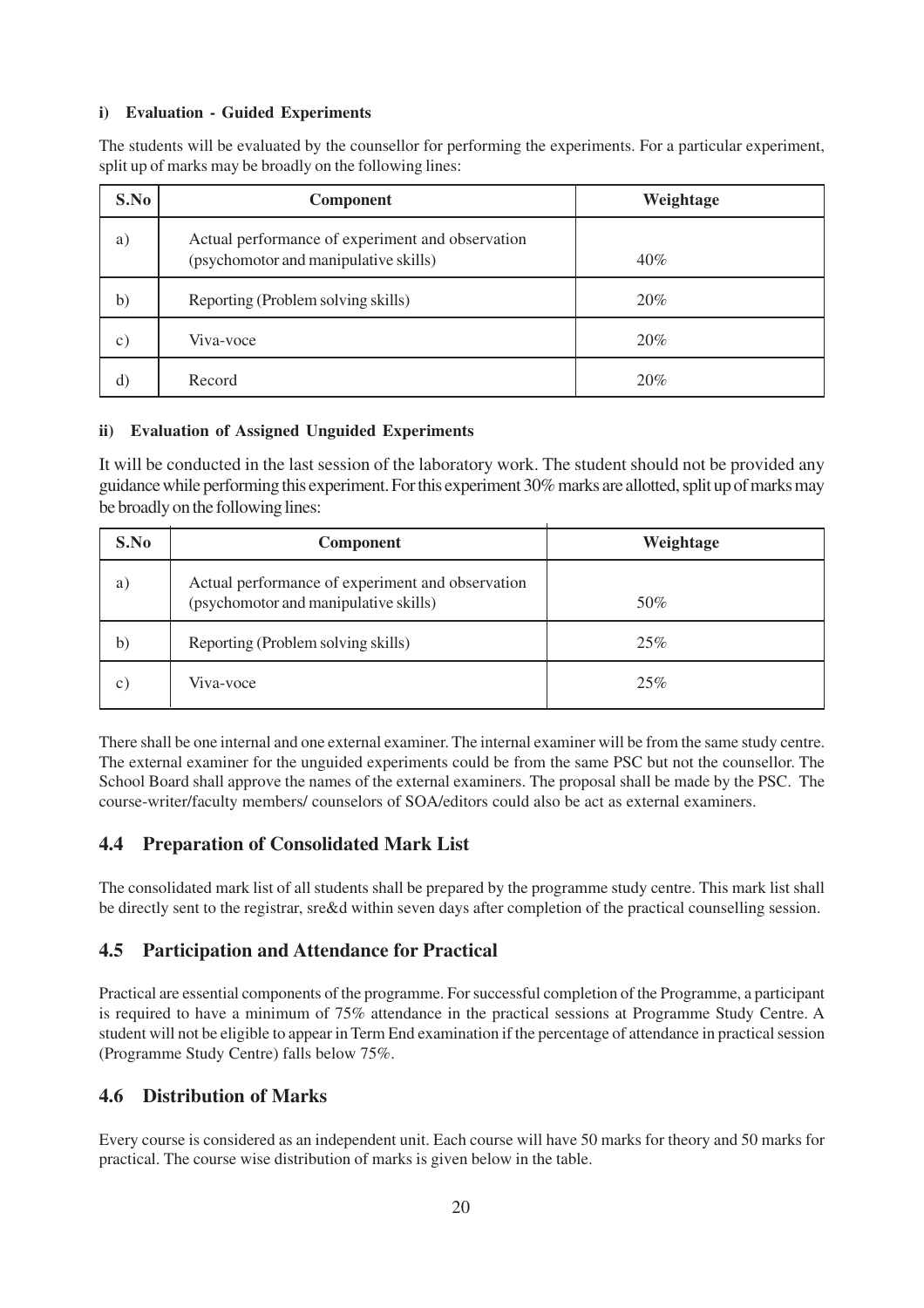| <b>Course</b>   | <b>Theory</b> |                                        | <b>Practical</b>                                            | <b>Total marks</b>     | <b>Total Marks</b>    |
|-----------------|---------------|----------------------------------------|-------------------------------------------------------------|------------------------|-----------------------|
| Code            | Term-end      | <b>Continuous</b><br><b>Assessment</b> | <b>Total of the Guide and</b><br><b>Unguided Experiment</b> | obtained<br>out of 100 | obtained out<br>of 50 |
| <b>BPVI-011</b> | 40(20)        | 10(5)                                  | 50(25)                                                      | 100(50)                | 50(25)                |
| <b>BPVI-012</b> | 40(20)        | 10(5)                                  | 50(25)                                                      | 100(50)                | 50(25)                |
| <b>BPVI-013</b> | 40(20)        | 10(5)                                  | 50(25)                                                      | 100(50)                | 50(25)                |
| <b>BPVI-014</b> | 40(20)        | 10(5)                                  | 50(25)                                                      | 100(50)                | 50(25)                |
| <b>BPVI-015</b> | 40(20)        | 10(5)                                  | 50(25)                                                      | 100(50)                | 50(25)                |
| <b>BPVI-016</b> | 40(20)        | 10(5)                                  | 50(25)                                                      | 100(50)                | 50(25)                |
| <b>BPVI-017</b> | 40(20)        | 10(5)                                  | 50(25)                                                      | 100(50)                | 50(25)                |
| <b>BPVI-018</b> | 40(20)        | 10(5)                                  | 50(25)                                                      | 100(50)                | 50(25)                |
| <b>Total</b>    | 320 (160)     | 80 (40)                                | 400 (200)                                                   | 800 (400)              | 400 (200)             |

**Course-wise Distribution of Marks**

*The marks in bracket indicate minimum pass marks.*

### **4.7 Pass Percentage for the Programme**

The students will have to secure 50% marks in all the courses on individual basis and on aggregate basis in all the eight courses for award of the programme diploma.

### **4.8 Result and Certification**

The final certification of the Diploma shall be made on a five point scale and Grade point average as approved by the University vide Item No. 19.6 of the Academic Councils Standing Committee is as follows:

| <b>Letter Grade</b> | <b>Point Grade</b> | Range                            | % of Marks     | <b>Division</b>         |
|---------------------|--------------------|----------------------------------|----------------|-------------------------|
| Α                   |                    | 4.50 and above<br>80\% and above |                | 1st Division with Dist. |
| B                   |                    | 3.50 to 4.49                     | 60\% to 79.9\% | 1st Division            |
| $\mathcal{C}$       | 3                  | 2.50 to 3.49                     | 50\% to 59.9\% | 2nd Division            |
| D                   |                    | 1.50 to 2.49                     | 40% to 49.9%   | Failed                  |
| E                   |                    | 0 to 1.49                        | Below $40\%$   | Failed                  |

### **4.9 Term-End Examination (TEE)**

The University conducts Term-end Examination twice a year in the month of June and December every year. Students will be permitted to appear in Term-end Examination subject to the condition that registration for the courses in which they wish to appear is valid. Maximum time to pursue the programme is not elapsed and they have also submitted the required number of assignment(s) by the due date. Thus the students can take the examinations after the completion of the course. In the first year they can take the examinations in December, failing which they can take the same in June or December, of subsequent three years within the total span of the programme.

To be eligible to appear at the term-end examination in any course, you are required to fulfill the following conditions: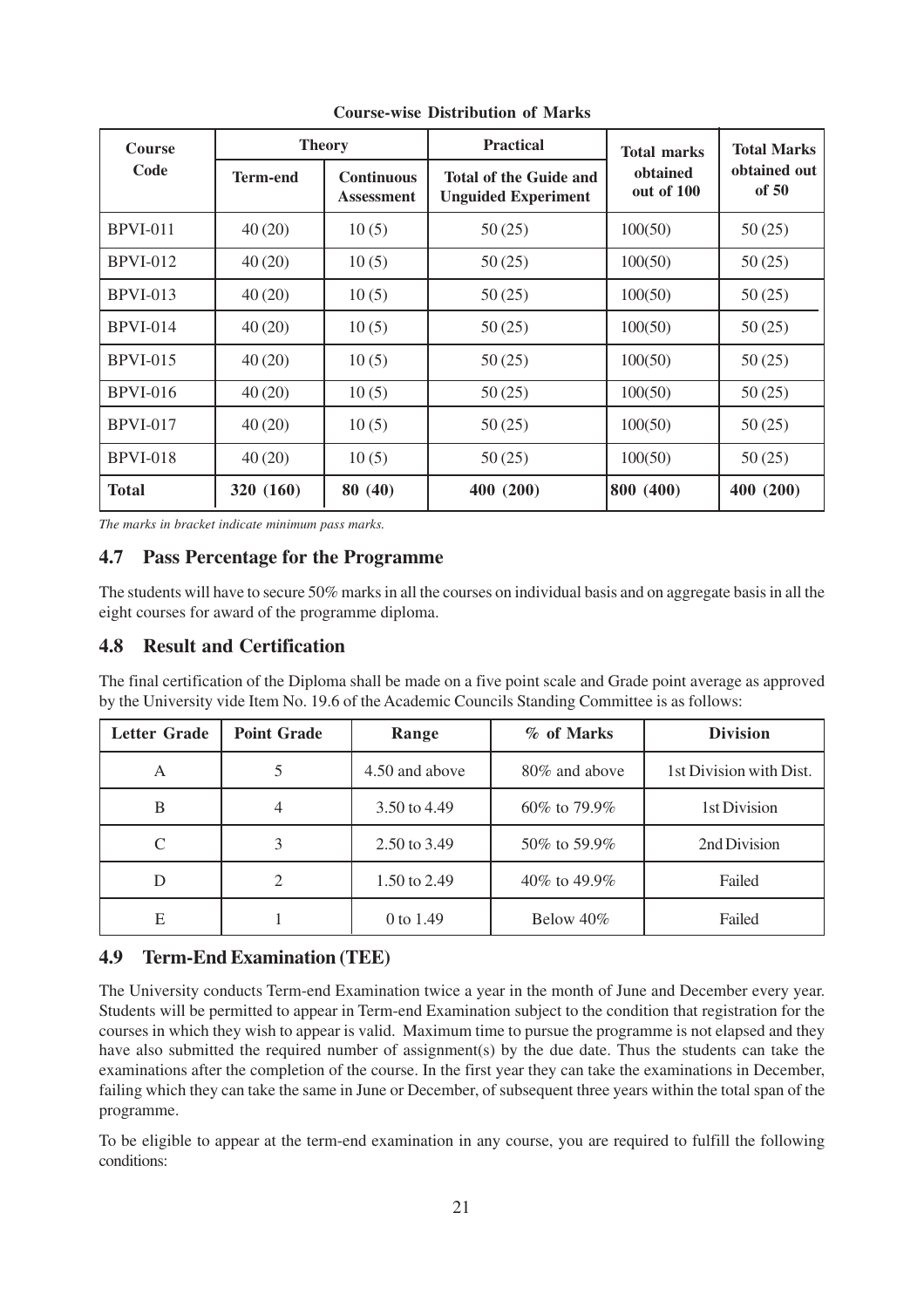- 1) You should pursue the prescribed course.
- 2) You should complete 75% of attendance is practical contact hours.
- 3) You should submit the examination form before stipulated date (which is explained later).

### • **Examination Fee**

Examination fee of Rs. 50/- per course is required to be paid through Bank Draft in favour of IGNOU payable at Delhi. There is no separate/additional examination fee for the practical component of the course offered under this programme. The examination forms are available at all the Study Centres and Regional Centres, Students can also submit on-line examination form as per guidelines through IGNOU website at www.ignou.ac.in

#### • **Examination Centre**

Normally the study centre is the examination centre. However, a student is required to fill the exam centre code in the examination form. For the purpose you are advised to go through the list of study centres available in the Student Handbook and prospectus/Programme Guide. In case any student wish to take examination at a particular centre, the code of the chosen centre be filled up as examination centre code. However, examination centre chosen by a student if is not activated, the university will allot another examination centre under the same Region.

| JUNE, TEE               | <b>DECEMBER, TEE</b>  | <b>LATERED</b> | <b>WHERE TO SUBMIT THE FORM</b>                                                               |  |
|-------------------------|-----------------------|----------------|-----------------------------------------------------------------------------------------------|--|
| 1st March to 31st March | 1st Sept to 30th Sept | NIL.           | IGNOU, Maidan Garhi, New Delhi - 110068                                                       |  |
| 1st April to 20th April | 1st Oct to 20th Oct   | $Rs. 100/-$    |                                                                                               |  |
| 21st April to 15th May  | 21st Oct to 15th Nov  | $Rs. 500/-$    | <b>For outside Delhi students</b>                                                             |  |
| 16th May to 28th May    | 16th Nov to 26th Nov  | $Rs. 1000/-$   | (Concerned Regional Centre)<br>For Delhi students (IGNOU, Maidan Garhi,<br>New Delhi - 110068 |  |

#### • **Date of Submission of Examination Forms**

To avoid discrepancies in filling up examination form/hardship in appearing in the term-end examination students are advised to :

- 1. remain in touch with your Study Centre/Regional Centre/SRE Division for change in schedule of submission of examination form fee if any;
- 2. fill up the examination form for next term-end examination without waiting for the result of the previous term-end examination and also filling up the courses, for which result is awaited;
- 3. fill up all the particulars carefully and properly in the examination form to avoid rejection/delay in processing of the form;
- 4. retain proof of mailing/submission of examination form till you receive examination hall ticket.

### • **Issue of Examination Hall Ticket**

University issues Examination Hall Ticket to the student's atleast two weeks before the commencement of Term-end Examination the same could also be downloaded from the University's website www.ignou.ac.in . In case any student fails to receive the Examination Hall Ticket within one week before the commencement of the examination the students can download the hall ticket from the website and approach the exam centre for appearing in the exam.

### **4.10 Re-evaluation of Answer Script(s)**

The students who are not satisfied with the marks/grade secured by them in Term-end Examination can apply for re-evaluation within one month from the date of declaration i.e. the date on which the results are made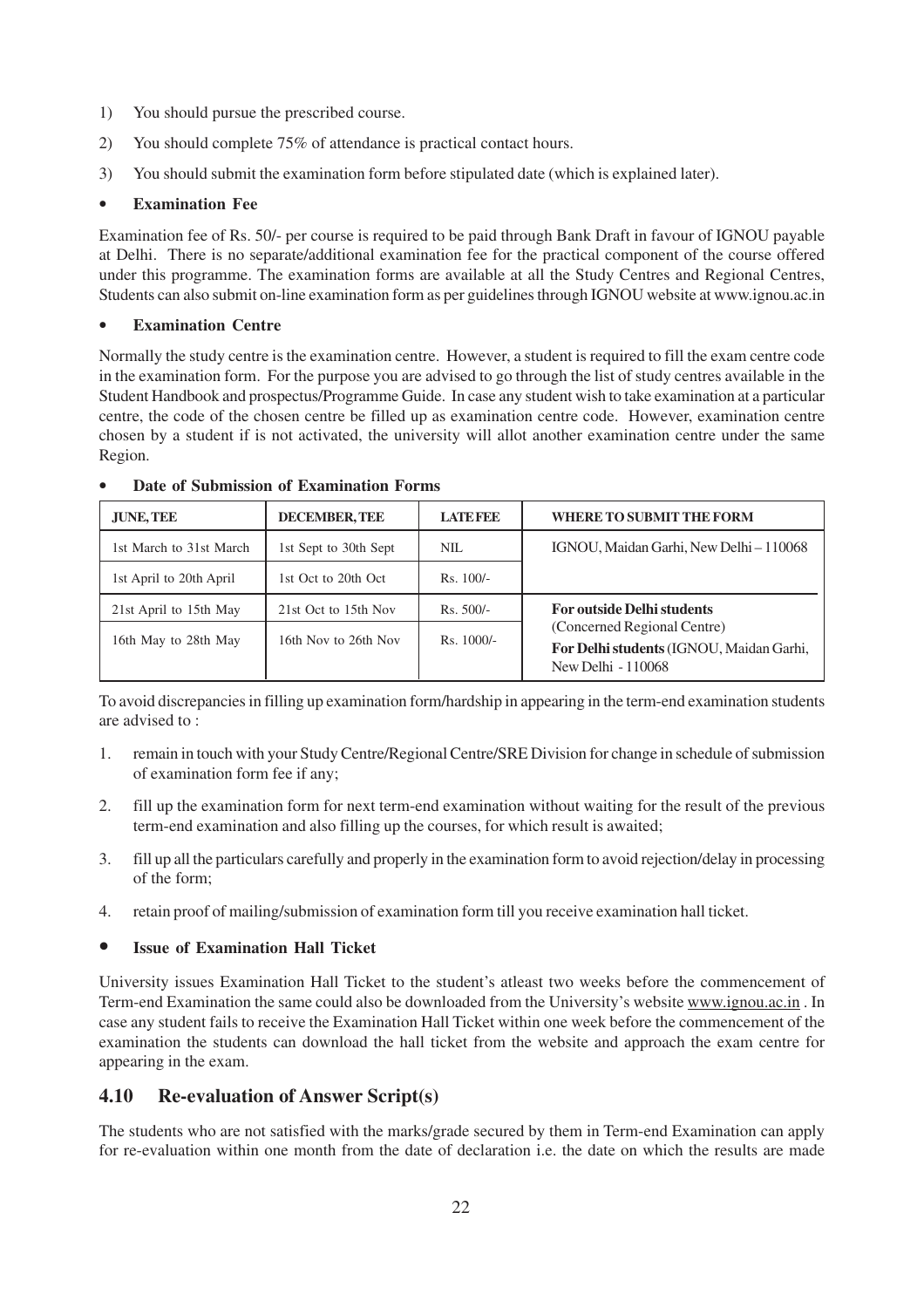available on the University website on payment of Rs. 300/- per course in the prescribed application form available on the University website. The better of the two courses or original marks/grades and re-evaluated marks/grades will be considered and the revised marks/grades shall be incorporated in the student's records as applicable and the revised grade card/marks sheet will be sent to the students within one month form the receipt of application. Re-evaluation is not permissible for Projects, Practicals, Assignments and Seminars etc.

# **4.11 Early Declaration of Results**

In order to facilitate the students who have got offer of admission and or selected for employment etc and are required to produce mark-sheet/grade card by a specified given date may apply for early process of their answer scripts and declaration of the results for this purpose. The students are required to apply in the specified format available on the University website with a fee of Rs. 500/- per course through Bank Draft drawn in favour of IGNOU alongwith the attested photocopy of the offer of admission/ employment offer. The students can submit their requests for early declaration before the commencement of the Term-end Examination i.e., before 1st June and 1st December respectively. The University in such cases will make arrangements for processing the answer scripts and declare the results as a special case possibly in a month time from date of examination.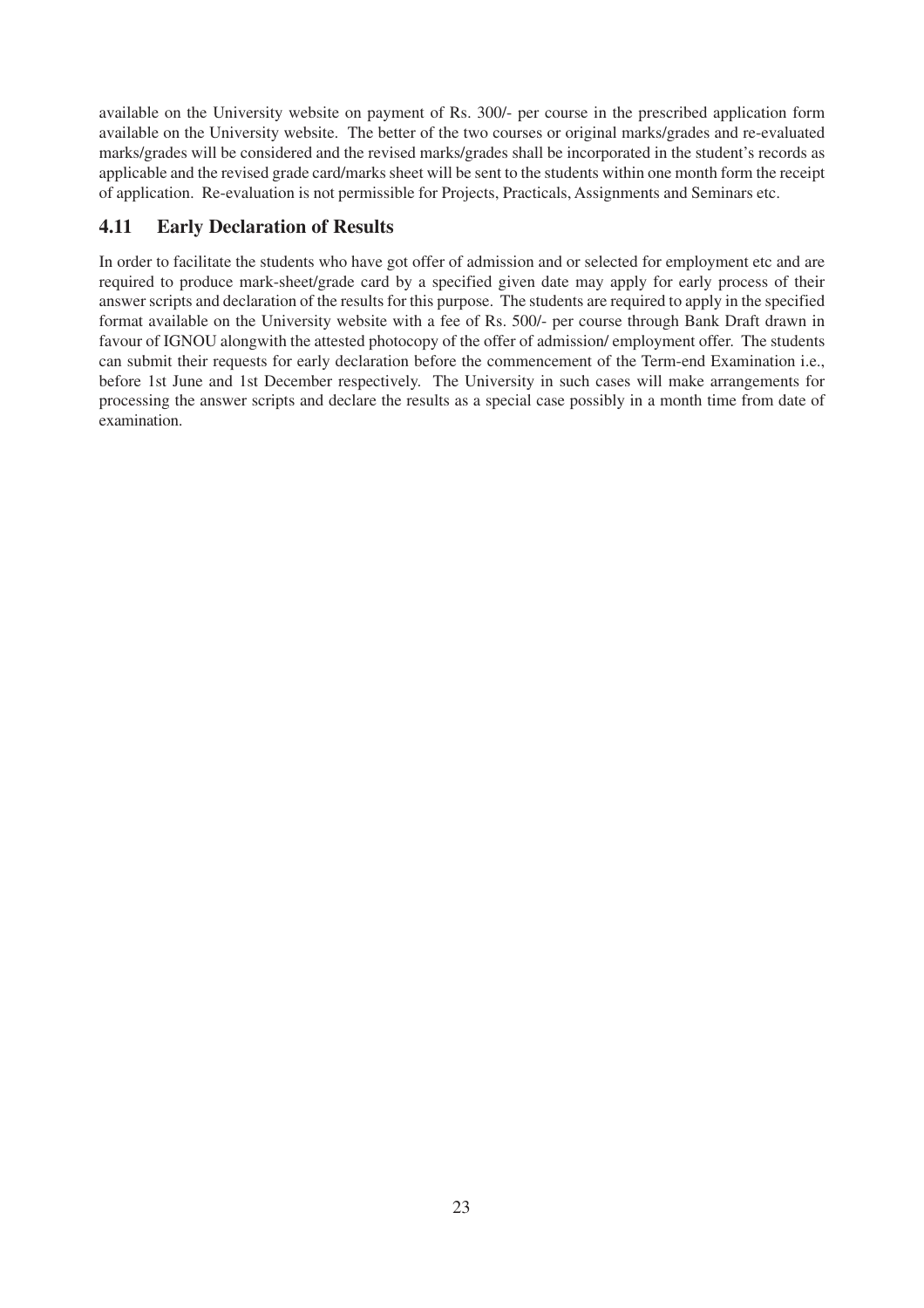# **5 . SOME USEFUL INFORMATION**

# **5.1 Some Useful Addresses**

|     | WHOM TO CONTACT FOR WHAT                                                                  |                                                                                                                                                            |  |  |  |
|-----|-------------------------------------------------------------------------------------------|------------------------------------------------------------------------------------------------------------------------------------------------------------|--|--|--|
| 1.  | Identity Card, Fee Receipt,<br>Bonafide Certificate,<br><b>Migration Certificate</b>      | <b>Concerned Regional Centre</b>                                                                                                                           |  |  |  |
| 2.  | Non-receipt of study material<br>and assignments                                          | Registrar, Material Production and Distribution Division,<br>IGNOU, Maidan Garhi, New Delhi-110 068                                                        |  |  |  |
| 3.  | <b>Examination Date-sheet</b>                                                             | Asstt. Registrar (Exam II), SR&E Division,<br>IGNOU, Maidan Garhi, New Delhi-110 068<br>Tel. No.: 29536743                                                 |  |  |  |
| 4.  | Result-rechecking, Grade Card,<br>Provisional Certificate, Transcripts                    | Dy. Registrar (Exam III), SR&E Division,<br>IGNOU, Maidan Garhi, New Delhi-110 068<br>Tel. No.: 29536103                                                   |  |  |  |
| 5.  | Non-reflection of Assignment Marks                                                        | Asstt. Registrar (Assignment) SR&E Division,<br>IGNOU, Maidan Garhi, New Delhi-110068, E-mail ID too,<br>Tele No. 29532294                                 |  |  |  |
| 6.  | Change of elective/medium/opting<br>of left over electives/deletion of<br>excess credits. | In case of MPS, MPA, MSO, MEC, MAH, M.COM.,<br>MEG, MHD, MARD, BPP, BDP, Computer &<br><b>Management Programmes</b>                                        |  |  |  |
|     |                                                                                           | Asstt. Registrar (Exam IV), SR&E Division,<br>IGNOU, Maidan Garhi, New Delhi-110 068<br>Tel. No.: 29535027                                                 |  |  |  |
|     |                                                                                           | In case of all other programmes other than above<br>Dy. Registrar (Exam V), SR&E Division,<br>IGNOU, Maidan Garhi, New Delhi-110 068<br>Tel. No.: 29532630 |  |  |  |
| 7.  | Original Degree/Diploma/Convacation                                                       | Dy. Registrar (Exam 1), SR&E Division,<br>IGNOU, Maidan Garhi, New Delhi-110 068<br>Tel. No.: 29535438                                                     |  |  |  |
| 8.  | Purchase of Audio/Video Tapes                                                             | Marketing Unit, EMPC, IGNOU, Maidan Garhi,<br>New Delhi-110 068                                                                                            |  |  |  |
| 9.  | Academic Information<br>about Programme                                                   | Director, School of Agriculture, Zakir Hussain Bhawan,<br>New Academic Complex, Block-G-1<br>IGNOU, Maidan Garhi, New Delhi-110 068<br>Tel. No.: 29533167  |  |  |  |
| 10. | <b>Information Regarding Counselling</b><br>Sessions & Assignment Submission              | Concerned Study Centres and Programme Study Centre                                                                                                         |  |  |  |
| 11. | <b>Student Registration and</b><br><b>Evaluation Division, Grievance Cell</b>             | Asstt. Registrar (Grivance)<br>Tele No. 29532294<br>e-mail ID: sregrievance@ignou.ac.in                                                                    |  |  |  |
| 12. | <b>Student Support Services and</b><br><b>Student Grievances</b>                          | Regional Director, Student Service Centre,<br>IGNOU, Maidan Garhi,<br>E-mail: ssc@ignou.ac.in<br>Telephone Nos.: 2953 3869, 2953 3870<br>Fax: 2953 5714    |  |  |  |

### **Caution to Students**

IGNOU admissions are made strictly on the basis of merit. Only those learners who satisfy the eligibility criteria fixed by the University will be admitted. Learners will not be admitted if they are not eligible as per the eligibility criteria. Therefore, the candidates should not be misled by the false promises of admission made by any private individual or institution.

You are also advised to get in touch with the Programme Incharge of your Programme Study Centre.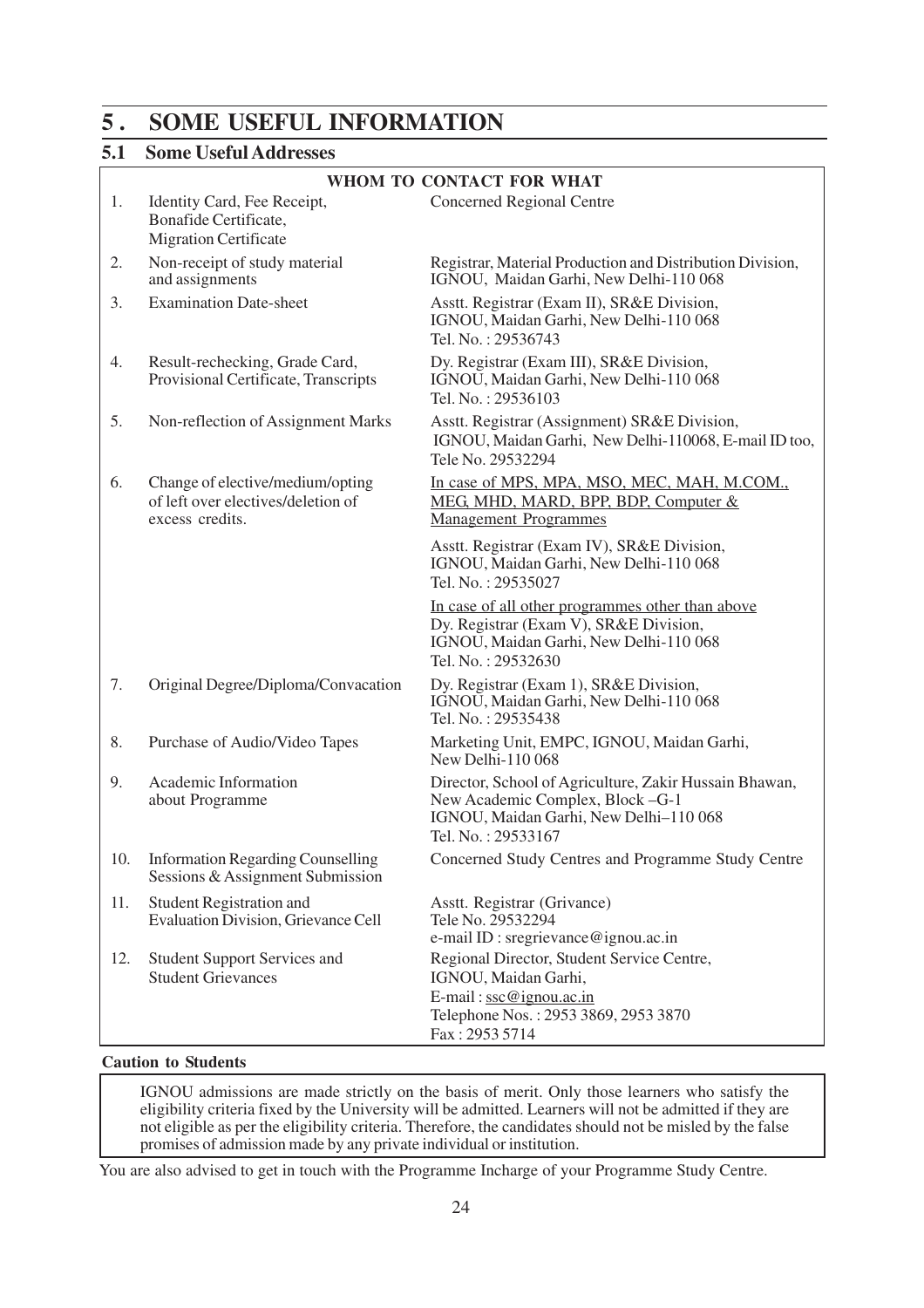# **5.2 Online Facilities**

IGNOU website is www.ignou.ac.in. A few important links under the site are enlisted here.

- a) **Schools:** Where you will get the information about the programmes offered by different schools. In the school of agriculture, programmes being offered in agriculture sector are available.
- b) **For Students:** Results; catalogue for print media and audio video; download facilities for assignment, question papers ; queries about admission, registration, material despatch detail, address checking, convocation; term end date sheet; examination form; campus placement and prospectus and application form.
- c) **Single Window Information and Student Support (SWISS):** Here you will get the electronic version of the prospectus and application form, information about the admission data and entrance test hall ticket and result.
- d) **Division:** Under this section, there are links of Material Production and Distribution Division, Regional Service Division and Student Registration and Evaluation Division.

Student Registration and Evaluation Division- This link will give you information about admission, re-admission, term end examination, results, date of submission of assignment and issue of study materials etc.

- e) **New Initiatives:** Here is a link to Edusat where you will get the teleconferencing schedule of your programme.
- f) **Electronic Media:** You will get the information about the Gyan Darshan Schedule, Gyan Vani schedule, Interactive Radio Counselling, teleconferencing schedule and feedback form.

### **5.3 Some Forms for Your Use**

| Appendix II   | Form for Change/Correction of Address                    |
|---------------|----------------------------------------------------------|
| Appendix III  | Form for Non-receipt of Materials                        |
| Appendix IV   | Form for Term-end Theory Examination                     |
| Appendix V    | Form for Re-evaluation of Result of Term-end Examination |
| Appendix VI   | Form for obtaining Duplicate Grade Card/Marksheet        |
| Appendix VII  | Application Form for Issue of Migration Certificate      |
| Appendix VIII | Re-admission Form                                        |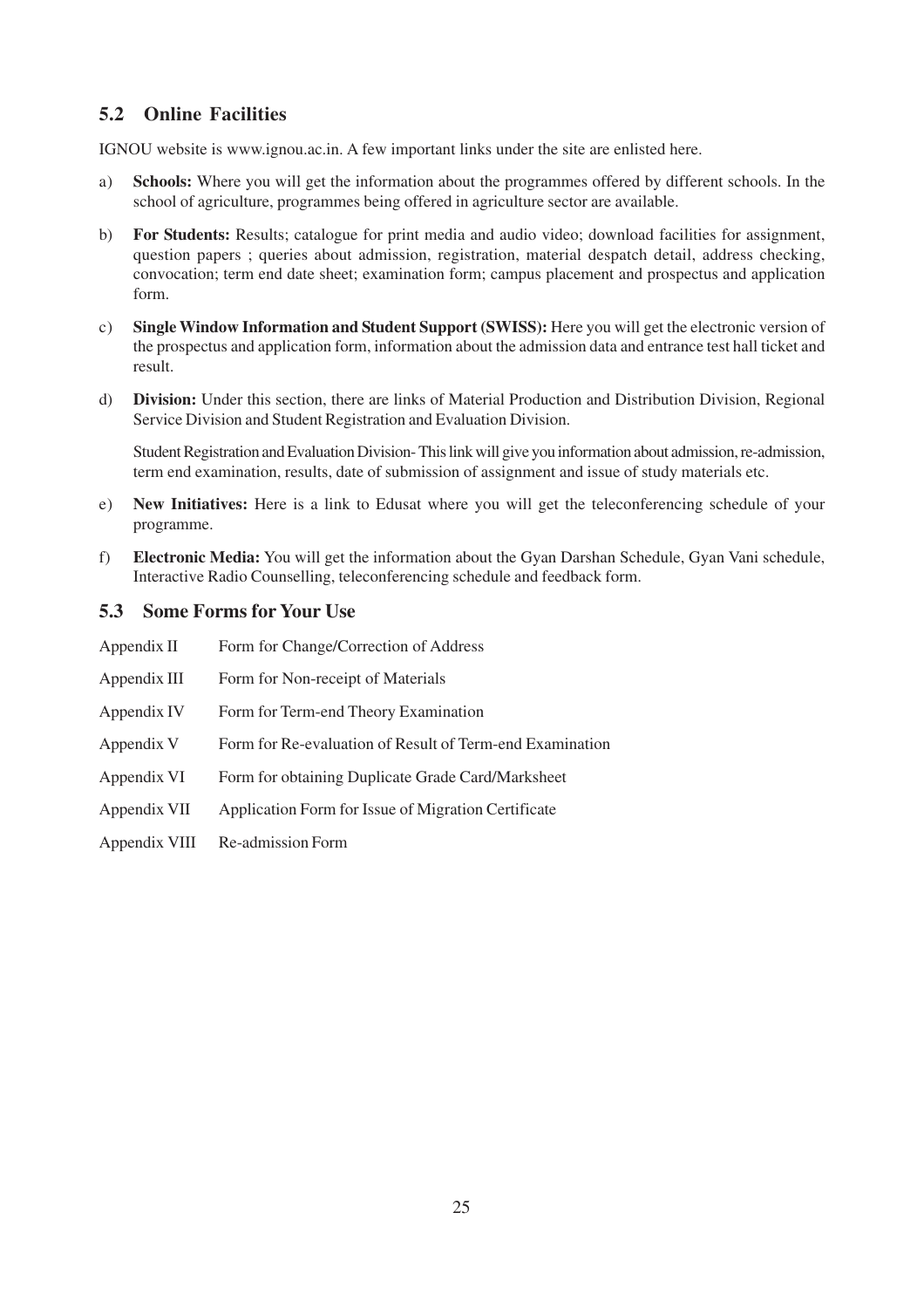# *Appendix I*

# **List of Activated Programme Study Centres for "Diploma Programme in Value Added Products from Fruits and Vegetables"**

| S. No. | <b>SC/PSC Code</b> | Name and Address of the SC/PSC Incharge                                                                                                                                                                                                                                                            |
|--------|--------------------|----------------------------------------------------------------------------------------------------------------------------------------------------------------------------------------------------------------------------------------------------------------------------------------------------|
| 1.     | 2234(P)            | Dr. S.N. Jha<br>Programme In-charge<br>Central Institute for Post Harvest Engineering and Technology (CIPHET),<br>P.O. Punjab Agriculture University Campus,<br>Ludhiana-141004, PAU<br>E-mail: snjha_ciphet@yahoo.co.in<br>Mobile: 09814201715                                                    |
| 2.     | 27109              | Prof. Asha Pandey<br>Coordinator<br>Banaras Hindu University,<br>Varanasi - 221005 (U.P.)<br>Phone no. 0542-2307139, 0542-2570923, 0542-6542923                                                                                                                                                    |
| 3.     | 27112(P)           | Mr. Apoorva Behari Lal<br>Programme In-charge,<br>Raja Balwant Singh College,<br>Raja Balwant Singh Road, Agra - 282002 (U.P.)<br>Email: ablal20@rediffmail.com<br>Cell: +91-9412166332<br>Ph. Off: 0562-2520075, 2858616                                                                          |
| 4.     | 27114(P)           | Dr. D.K. Tandon<br>Programme In-charge<br>Central Institute for Subtropical Horticulture,<br>Remankhera, Post-Kakori, Lucknow - 227107 (U.P.)<br>E-mail: dktandon@cishlko.org; dr.tandon@gmail.com<br>Phone No.: 0522-2841022-24 (O), 0522-2344146 (R)<br>Fax: 0522-2841025<br>Mobile: 09450411266 |
| 5.     | 27115(P)           | Dr. R.K. Singh<br>Programme In-charge,<br>Raja Dinesh Singh Krishi Vigyan Kendra, Avadheshpuram (Ainthu), PO.<br>Lalabazar, Kalakankar, Pratapgarh - 229408 (U.P.)<br>E-mail: rksingh3@yahoo.com<br>Phone No. 09415200601 (Dr. R.K. Singh)<br>Phone: $05341 - 240707(O)$<br>$0532 - 2502485(R)$    |
| 6.     | 21102(P)           | Dr. S.K. Dash<br>Programme In-charge,<br>College of Agricultural Engg. & Tech., O.U.A.T.,<br>Dist. Khurda, Bhubaneswar - 751003 (Orissa).<br>Ph.: +94372 05952 (Mob)<br>$+674-2560095$ (Res.)<br>Fax: +674-2562360<br>E-mail: sk_dash1006@hotmail.com                                              |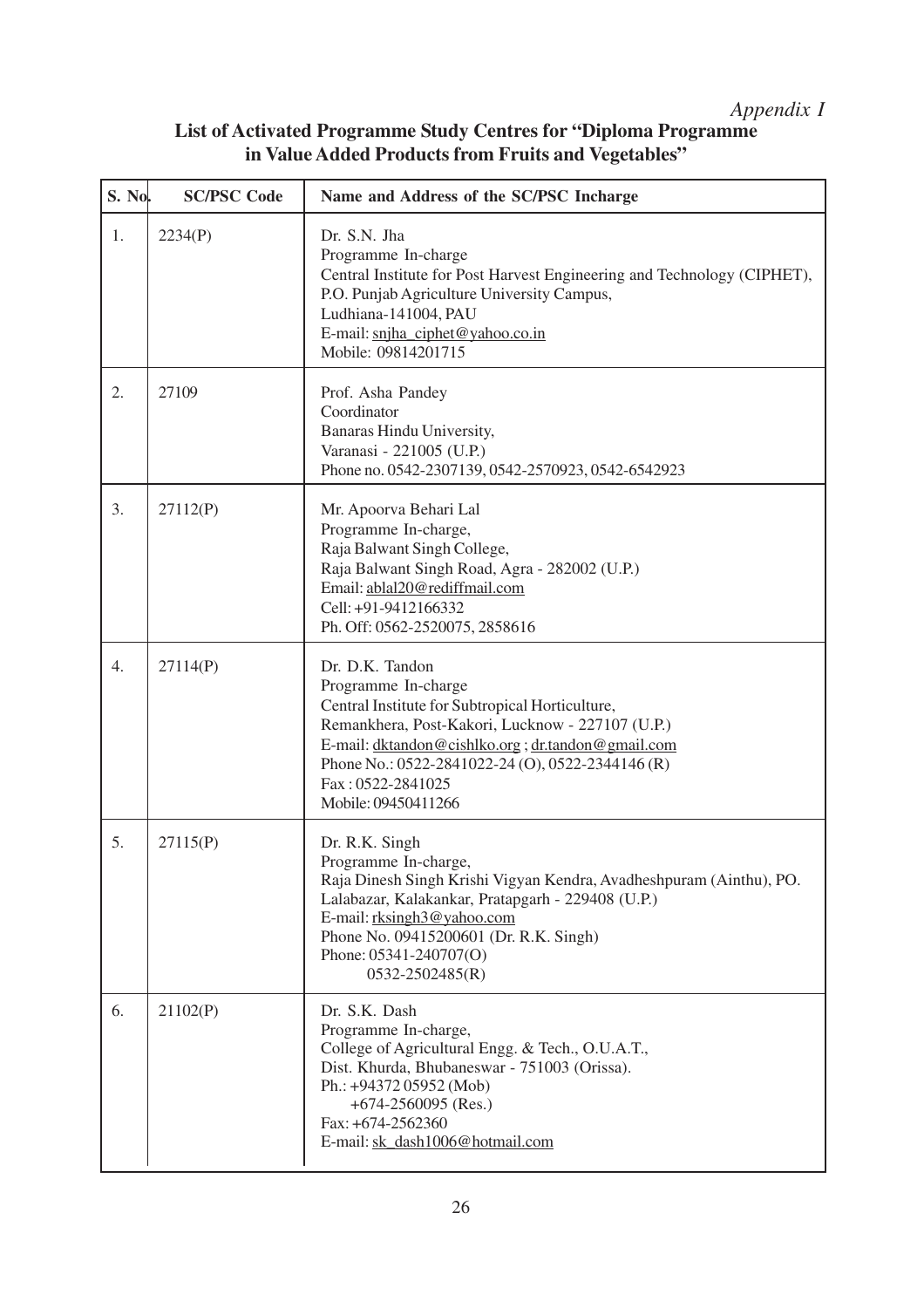| 7.  | 0967(P)  | Dr. R.K. Jain<br>Programme In-charge,<br>A.D. Patel Institute of Technology, P.B. No.52,<br>New Vallabh Vidyanagar, Dist. Anand - 388121, Gujarat.<br>E-mail: $rk$ $123@s$ ify.com<br>Phone No.: 02692-233680(O)<br>02692-238445(R); Fax: 02692-238180                                       |
|-----|----------|----------------------------------------------------------------------------------------------------------------------------------------------------------------------------------------------------------------------------------------------------------------------------------------------|
| 8.  | 0973(P)  | Dr. A.N. Makwana<br>Programme In-charge<br>Junagadh Agriculture University, Moti Baug,<br>Junagadh-362001, Gujarat.<br>E-mail: anmakwana2005@yahoo.com<br>anmakwana@rediffmail.com<br>Ph.Off: 0285-2672346, 2672080 to 90, Ext 336, 314<br>Mobile: 9879876566                                |
| 9.  | 3638(P)  | Dr. B.M. Chaudhary<br>Programme Incharge,<br>Birsa Agricultural University, Kanke,<br>Ranchi-834006, Jharkhand<br>Phone No.: 0651-2450678<br>Mobile: 09835165593                                                                                                                             |
| 10. | 27121(P) | Dr. Deepa Joshi, Reader<br>Programme In-charge,<br>Shaheed Rajguru College of Applied<br>Sciences for Women,<br>Jhilmil Colony, Vivek Vihar,<br>New Delhi - 110095<br>E-mail: joshideepa13@rediffmail.com;<br>deepajoshi13@rediffmail.com<br>Phone: 22146024, 22142517<br>Mobile: 9810950353 |
| 11. | 25114P   | Dr. S. Nanthakumar<br>Programme In-Charge<br>Adhiparasakthi Agricultural College,<br>G.B. Nagar, Kalavai, Vellore-632506, Tamilnadu<br>Ph: 04173-242440                                                                                                                                      |
| 12. | 3714(P)  | Dr. Sushil Yadav<br>Programme In-charge,<br>Rural Agri-Business Development Centre,<br>Vill. & P.O. Naugaun, Distt. Uttarkashi - 249171, Uttaranchal.<br>Ph: 01375-245272                                                                                                                    |
| 13. | 2608     | Dr. Samir Kumar Nag<br>Coordinator,<br>MBB College, College Tilla, PO Agartala College,<br>Agartala, West Tripura - 799004, Tripura                                                                                                                                                          |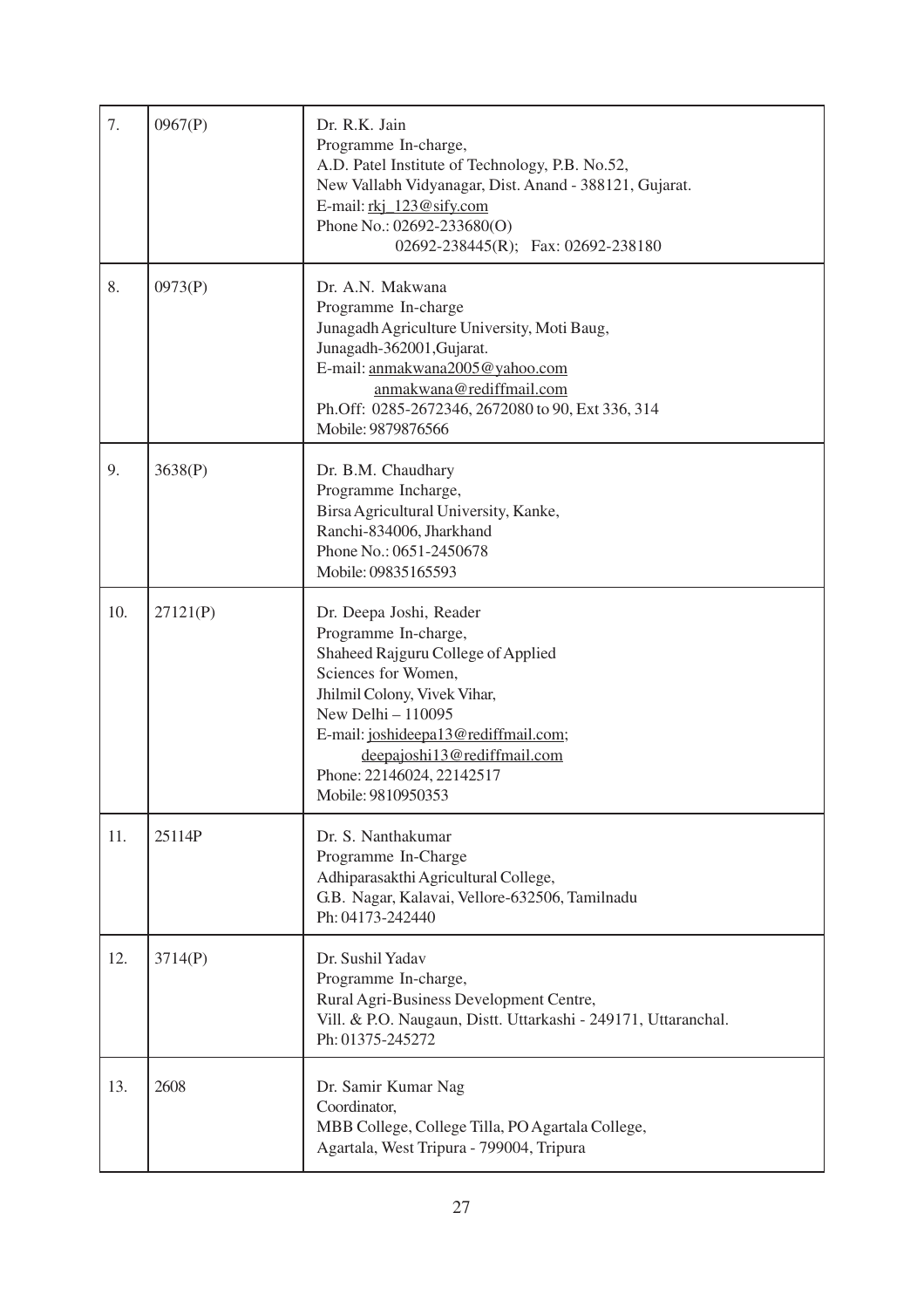| 14. | 1457P  | Dr. P. Jacob John<br>Programme In-charge,<br>College of Horticulture, Kerala Agricultural University,<br>K.A.U. PO,<br>Thrissur – 680656 Kerala<br>E-mail: jacobjohnp2002@yahoo.co.uk<br>Phone No. 0487-2372073(R), Mobile: 9447959199                                                                                      |
|-----|--------|-----------------------------------------------------------------------------------------------------------------------------------------------------------------------------------------------------------------------------------------------------------------------------------------------------------------------------|
| 15. | 1137P  | Dr. Sangeeta Sood, Associate Producer<br>Programme In-charge<br>Department of Food Science and Nutrition,<br>College of Home Science,<br>CSK, Himachal Pradesh Agriculture University,<br>Palampur-176002 (HP)<br>Phone No.: 01894-230397(O),<br>01894-234274(Fax)<br>01894-242984(R)<br>E-mail: sangitasood@rediffmail.com |
| 16. | 1658P  | Dr. Patil Murlidhar Tukakram<br>National Agricultural Research Project (RFRS),<br>Ganeshkhind, Pune-411007<br>Phone No.: 020-25693750 (O)                                                                                                                                                                                   |
| 17. | 2359P  | Sh. Giriraj Sharma<br>State Institute of Agriculture and Management (SIAM),<br>Durgapura, Jaipur-302018, Rajasthan.<br>E-mail: agri_siam@raj.nic.in<br>Phone No.: , 0141-2711003                                                                                                                                            |
| 18. | 1038P  | Dr. Bhupendar Singh Khatkar<br>Department of Food Sciences,<br>Guru Jambeshwar University,<br>Hissar-125001<br>E-mail: bskhatkar@yahoo.co.in<br>Mobile: 9354311492                                                                                                                                                          |
| 19. | 1586P  | Dr. S.D. Kulkarni<br>Programme I/c,<br>IGNOU Programme Study Centre,<br>Central Institute of Agriculture Engineering (CIAE),<br>Nabi Bagh, Berasia Road,<br>Bhopal-462038 (M.P.)<br>Ph: 0755-2730987; Fax: 0755-2734016<br>Email: sdk@ciae.mp.nic.in                                                                        |
| 20. | 1365 P | Dr. K. Nagabhushanam<br>Programme I/c,<br>IGNOU Programme Study Centre,<br>University of Agriculture Science,<br>Hebbal,<br>Bangalore - 560024 (Karnataka)<br>Ph: 080-23418883<br>Mobile: 9341251723; 9916702088                                                                                                            |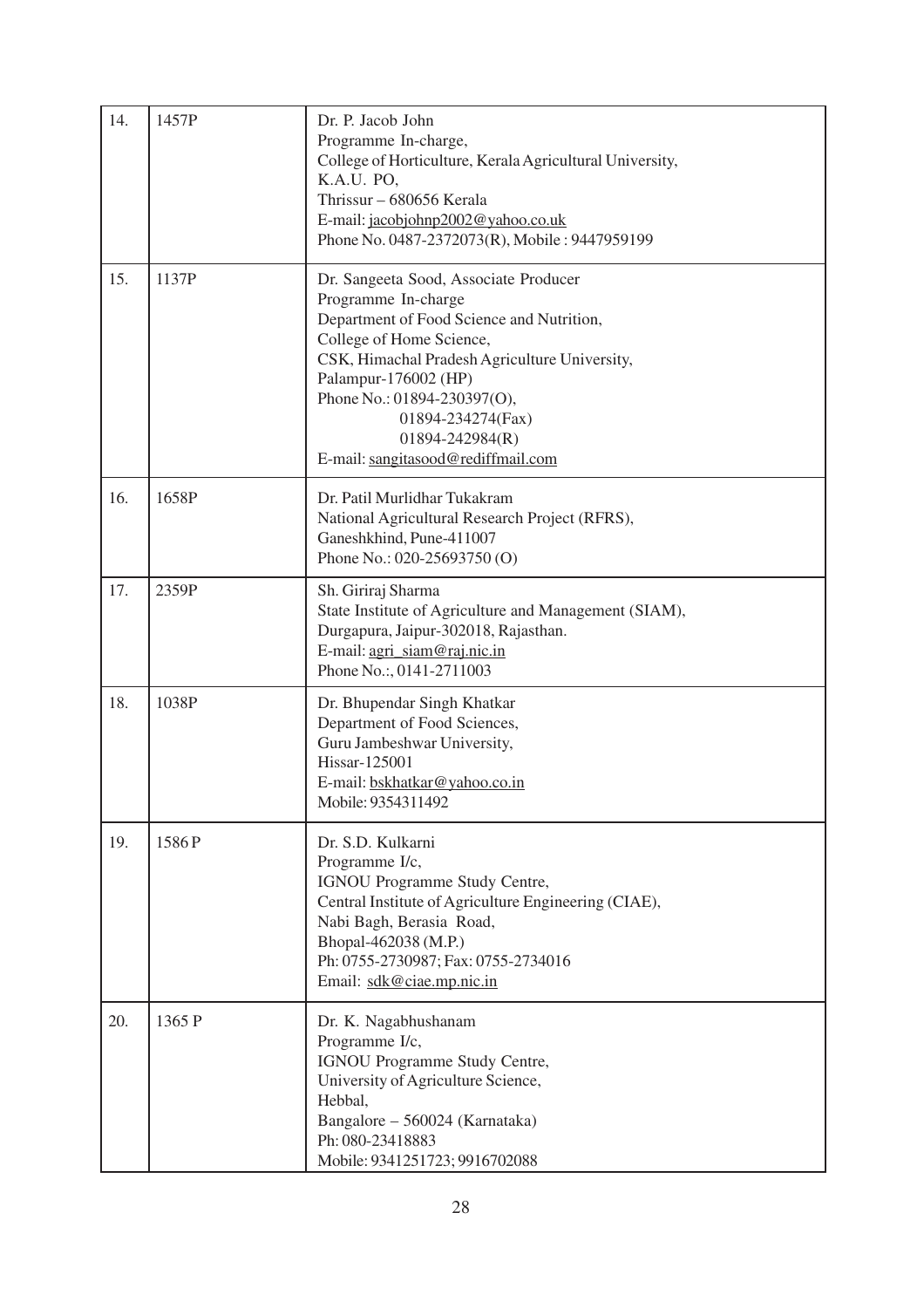| 21. | 0159   | Dr. A. Jyothi,<br>Coordinator,<br>IGNOU Programme Study Centre,<br>Sri Padmavati Mahila Vishvavidyalayam (SPMV),<br>Tirupati - 517502, Dist. Chittoor, (Andhra Pradesh)<br>E-mail: ajyothi_avvari@yahoo.co.in<br>Phone No.: 0877-2245525 (R) Fax: 0877-2284568<br>0877-2248481 - Ext. 1217<br>Mobile: 09441495938                               |
|-----|--------|-------------------------------------------------------------------------------------------------------------------------------------------------------------------------------------------------------------------------------------------------------------------------------------------------------------------------------------------------|
| 22. | 1660P  | Prof. D.K. Kawadkar, Sel.Gr. Lecturer,<br>Department of Food Technology<br>Laxminarayan Institute of Technology<br>Rashtrsant Tukadoji Maharaj Nagpur University<br>Nagpur - 440033 (Maharashtra)<br>E-mail: dkklit ngp@sancharnet.in<br>Ph. No. 0712-2235008 (R)<br>$0712 - 2531659$ (O)<br>Mobile No. 09822466085                             |
| 23. | 2873P  | Prof. Sunit Mukherjee<br>Programme Incharge,<br>IGNOU Programme Study Centre,<br>Dr. Subhas Mukherjee Memorial Reproductive<br>Biology Research Centre,<br>Food & Nutrition Division,<br>WBSIDC Industrial Estate Building 1st,<br>2nd Floor, (Near Behala Chowrasta)<br>620, Diamond Harbour Road,<br>Kolkata-700034, W.B.<br>Ph: 033-24663024 |
| 24. | 3715   | Dr. Subhash Chandra<br>GB Pant University of Agriculture & Technology<br>Pantnagar-263145<br>Distt. U.S. Nagar<br>(Uttarakhand)<br>Ph.: 05944-233579                                                                                                                                                                                            |
| 25. | 15103P | Dr. Swapnil Dubey<br>Programme Incharge<br><b>IGNOU Programme Study Centre</b><br>Krishi Vigyan Kendra<br>Vill. Naktara, PO Bankhedi,<br>NH-86 Ext. Raisen Sagar Road,<br>Distt. Raisen-466551 (M.P.)<br>Ph.: 07482-264791, 2761831                                                                                                             |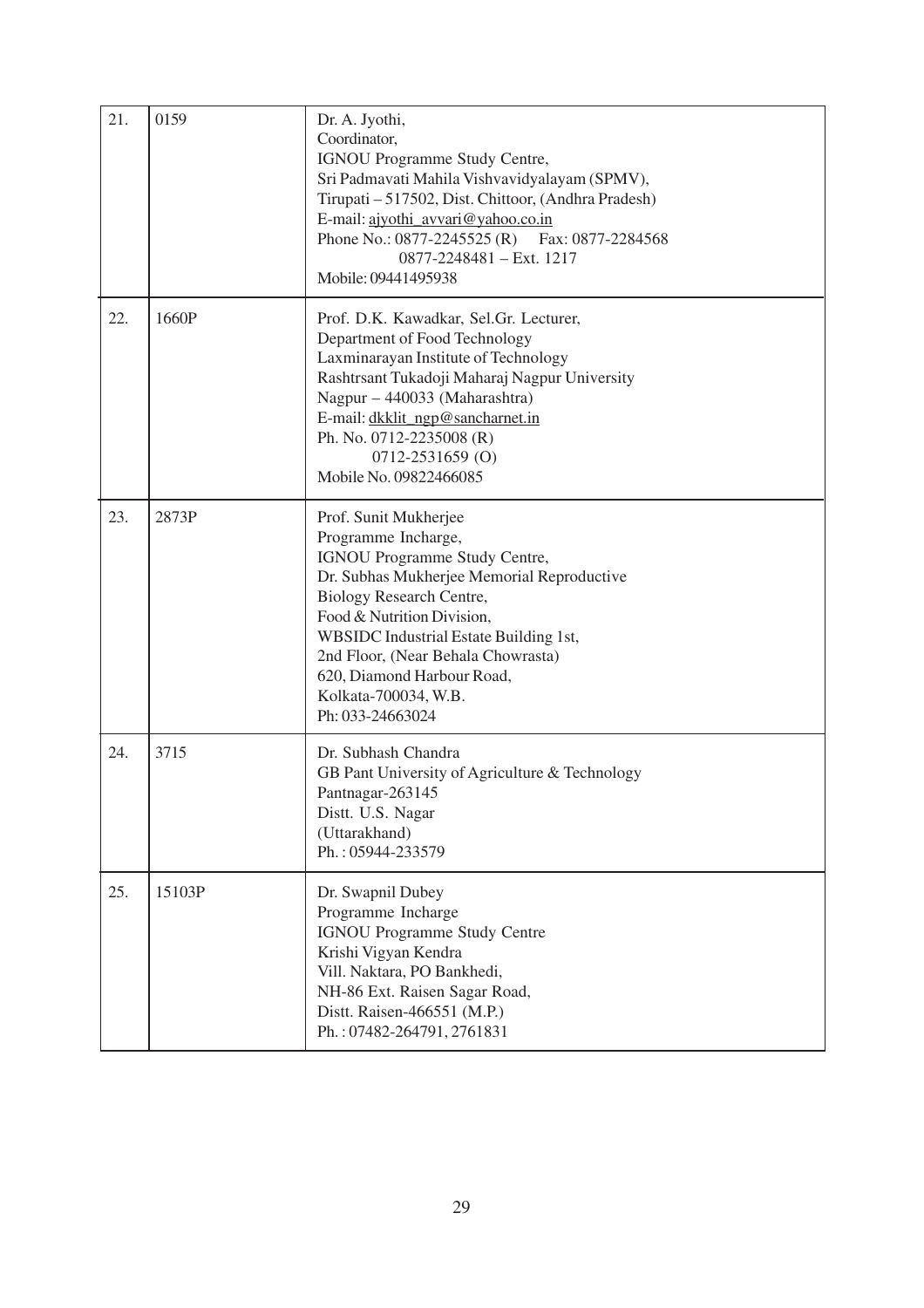Appendix II

# Form for Change/Correction of Address

### **Application for Change of Address**

Date:  $\frac{1}{\frac{1}{2} \cdot \frac{1}{2} \cdot \frac{1}{2} \cdot \frac{1}{2} \cdot \frac{1}{2} \cdot \frac{1}{2} \cdot \frac{1}{2} \cdot \frac{1}{2} \cdot \frac{1}{2} \cdot \frac{1}{2} \cdot \frac{1}{2} \cdot \frac{1}{2} \cdot \frac{1}{2} \cdot \frac{1}{2} \cdot \frac{1}{2} \cdot \frac{1}{2} \cdot \frac{1}{2} \cdot \frac{1}{2} \cdot \frac{1}{2} \cdot \frac{1}{2} \cdot \frac{1}{2} \cdot \frac{1}{2} \cdot \frac{1}{2} \cdot \frac$ 

T<sub>o</sub>

Registrar, SR&ED **IGNOU** Maidan Garhi New Delhi-110 068.

### THROUGH CONCERNED REGIONAL DIRECTOR

|--|

### 1. DETAILS FOR CHANGE/CORRECTION OF MAILING ADDRESS

| <b>New Address</b> | <b>Old Address</b> |
|--------------------|--------------------|
|                    |                    |
|                    |                    |
|                    |                    |
|                    |                    |
|                    |                    |
|                    |                    |

Signature of Student

(You are advised to use the photocopy of this proforma)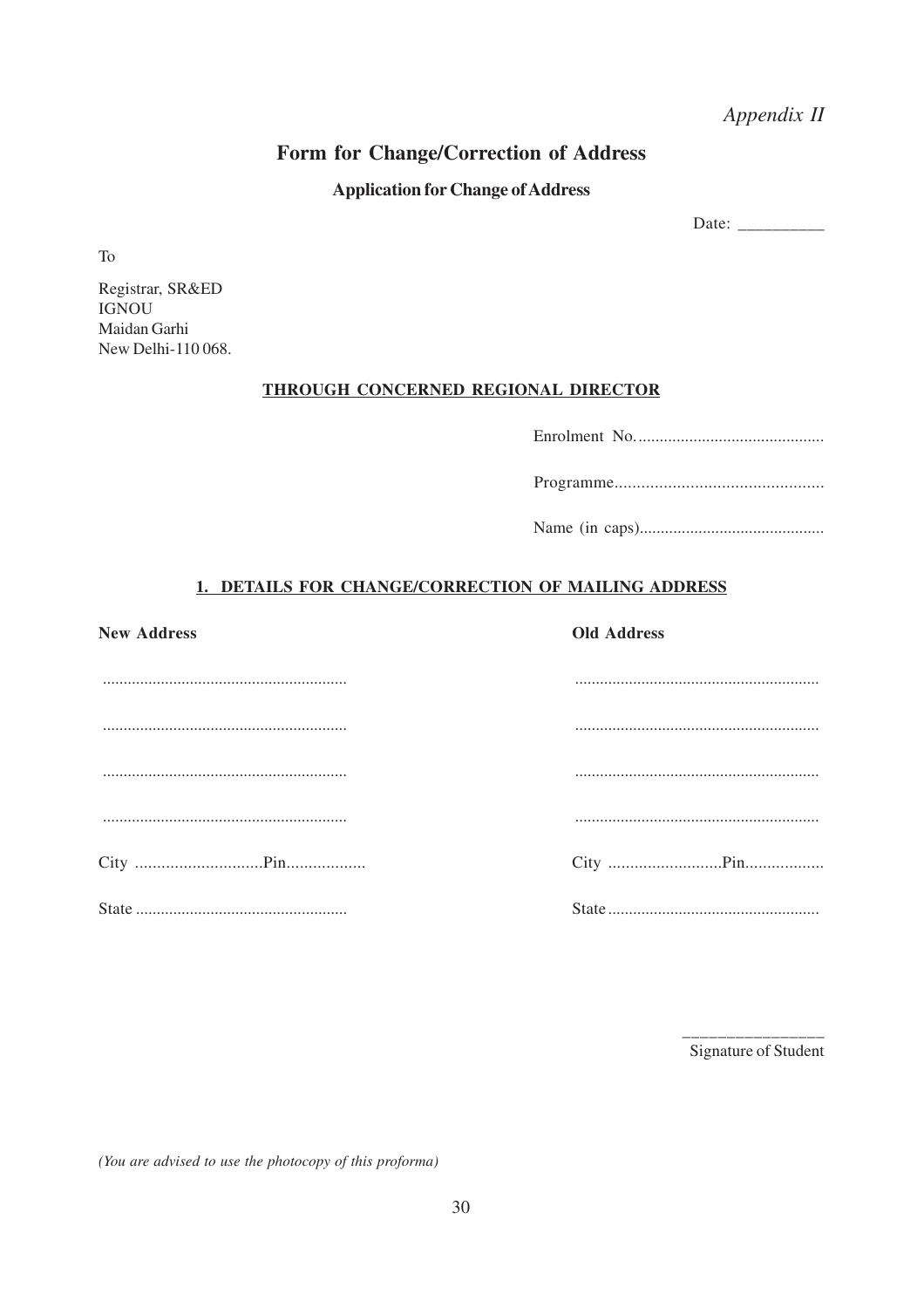# *Appendix III*

# **Form for Non-receipt of Materials**

The Registrar Material Production and Distribution Division Indira Gandhi National Open University New Delhi-110 068

### **Subject:** *Non-receipt of Study Material & Assignments*

Enrolment No. ................................................................................

Programme............................................ Medium of Study..........................................................

I have not received the Study Materials/Assignments in respect of the following:

| Sl.No. | <b>Course Code</b> | Blocks | <b>Assignments</b> |
|--------|--------------------|--------|--------------------|
|--------|--------------------|--------|--------------------|

I have remitted all the dues towards the course fee and there is no change in my address given as follows:

Name and Address ............................................ Signature..................................... ............................................ Date ............................................ ............................................

............................................

**For Official Use**

Date of dispatch of study material/assignments to students …………………………………………………………

*(You are advised to use the photocopy of this proforma)*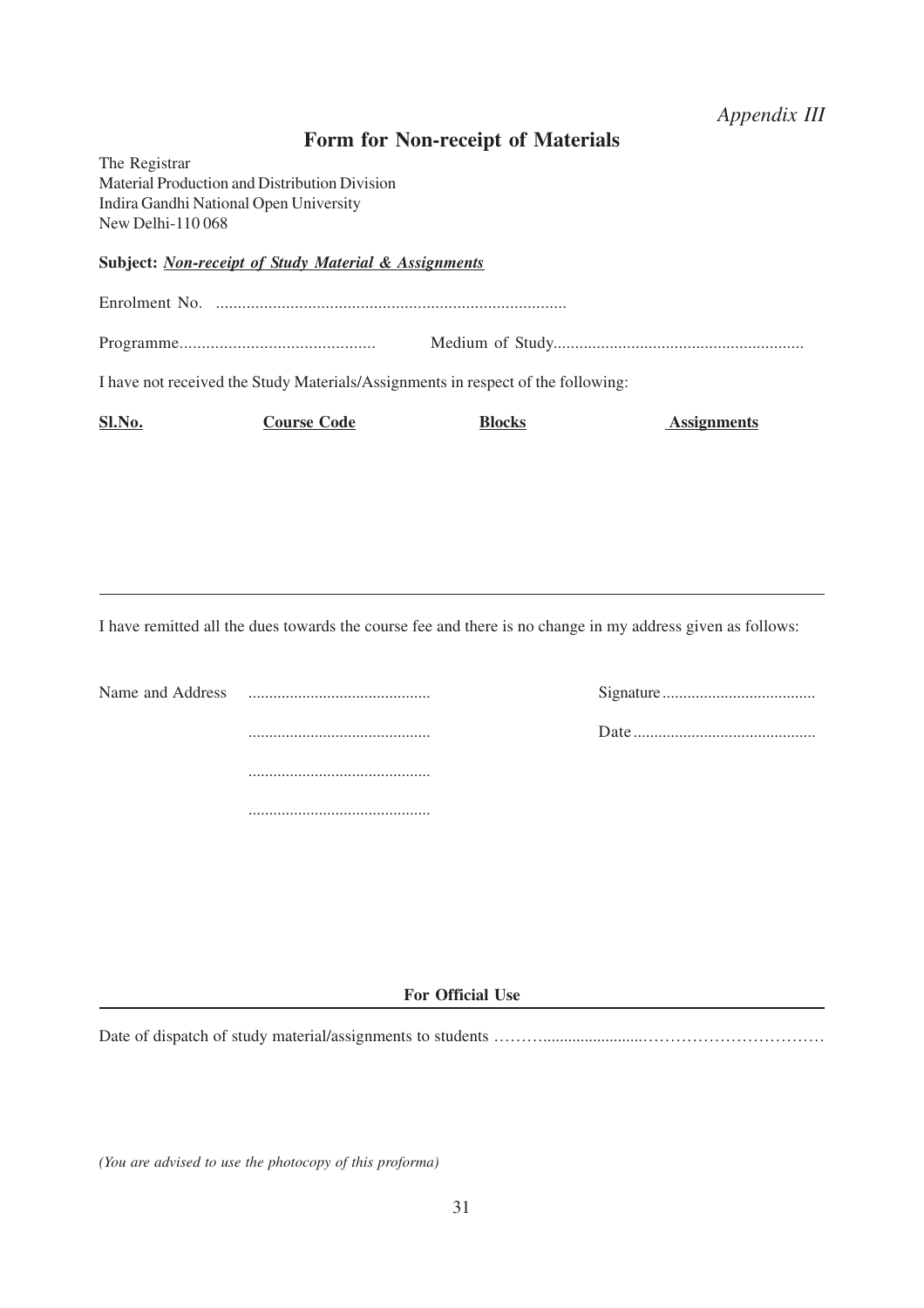| Appendix IV |  |
|-------------|--|
|-------------|--|

# **EXAM FORM**

### **INDIRA GANDHI NATIONAL OPEN UNIVERSITY STUDENT REGISTRATION & EVALUATION DIVISION MAIDAN GARHI, NEW DELHI-110 068**

**TERM-END EXAM JUNE / DECEMBER - 200\_\_\_\_\_**

Form Number

| $0$   1                                                                                       |                                                                                                                                                                                                                                                                                                                                                                                     | <b>INSTRUCTIONS</b><br>1. Use BLACK BALL POINT PEN in boxes using English capital letters or English numerals.<br>2. Do not staple. Only Clip the documents along with it.<br>3. Write in CAPITAL LETTERS only within the box without touching the lines as shown in the Sample below. |  |  |  |  |      |                                                                   |     |  |            |  |  |      |                          |  |                 |  |  | 2 3 4 5 6 7 8 9 A B C D E F G H I J K L M N O P Q R S T U V W X Y Z |  |  |  |          |  |  |  |  |
|-----------------------------------------------------------------------------------------------|-------------------------------------------------------------------------------------------------------------------------------------------------------------------------------------------------------------------------------------------------------------------------------------------------------------------------------------------------------------------------------------|----------------------------------------------------------------------------------------------------------------------------------------------------------------------------------------------------------------------------------------------------------------------------------------|--|--|--|--|------|-------------------------------------------------------------------|-----|--|------------|--|--|------|--------------------------|--|-----------------|--|--|---------------------------------------------------------------------|--|--|--|----------|--|--|--|--|
| Programme Code                                                                                |                                                                                                                                                                                                                                                                                                                                                                                     |                                                                                                                                                                                                                                                                                        |  |  |  |  |      |                                                                   |     |  |            |  |  |      | <b>Study Centre Code</b> |  |                 |  |  |                                                                     |  |  |  |          |  |  |  |  |
| Exam Centre Code<br>Enrolment No.<br>(Where you wish to appear in Exam)                       |                                                                                                                                                                                                                                                                                                                                                                                     |                                                                                                                                                                                                                                                                                        |  |  |  |  |      |                                                                   |     |  |            |  |  |      |                          |  |                 |  |  |                                                                     |  |  |  |          |  |  |  |  |
|                                                                                               | Name of the Candidate (Leave one box empty between First Name, Middle Name and Surname)                                                                                                                                                                                                                                                                                             |                                                                                                                                                                                                                                                                                        |  |  |  |  |      |                                                                   |     |  |            |  |  |      |                          |  |                 |  |  |                                                                     |  |  |  |          |  |  |  |  |
|                                                                                               |                                                                                                                                                                                                                                                                                                                                                                                     |                                                                                                                                                                                                                                                                                        |  |  |  |  |      |                                                                   |     |  |            |  |  |      |                          |  |                 |  |  |                                                                     |  |  |  |          |  |  |  |  |
|                                                                                               | Address for Correspondence (Do not give Post Box No. address. Leave a blank box between each unit of address like<br>House No., Street Name, P.O., etc.)                                                                                                                                                                                                                            |                                                                                                                                                                                                                                                                                        |  |  |  |  |      |                                                                   |     |  |            |  |  |      |                          |  |                 |  |  |                                                                     |  |  |  |          |  |  |  |  |
|                                                                                               |                                                                                                                                                                                                                                                                                                                                                                                     |                                                                                                                                                                                                                                                                                        |  |  |  |  |      |                                                                   |     |  |            |  |  |      |                          |  |                 |  |  |                                                                     |  |  |  |          |  |  |  |  |
|                                                                                               |                                                                                                                                                                                                                                                                                                                                                                                     |                                                                                                                                                                                                                                                                                        |  |  |  |  |      |                                                                   |     |  |            |  |  |      |                          |  |                 |  |  |                                                                     |  |  |  |          |  |  |  |  |
| City                                                                                          |                                                                                                                                                                                                                                                                                                                                                                                     |                                                                                                                                                                                                                                                                                        |  |  |  |  |      |                                                                   |     |  |            |  |  |      |                          |  | <b>District</b> |  |  |                                                                     |  |  |  |          |  |  |  |  |
|                                                                                               |                                                                                                                                                                                                                                                                                                                                                                                     |                                                                                                                                                                                                                                                                                        |  |  |  |  |      |                                                                   |     |  |            |  |  |      |                          |  |                 |  |  |                                                                     |  |  |  |          |  |  |  |  |
| State                                                                                         |                                                                                                                                                                                                                                                                                                                                                                                     |                                                                                                                                                                                                                                                                                        |  |  |  |  |      |                                                                   |     |  |            |  |  |      |                          |  |                 |  |  |                                                                     |  |  |  | Pin Code |  |  |  |  |
| <b>COURSE OPTION:</b>                                                                         |                                                                                                                                                                                                                                                                                                                                                                                     |                                                                                                                                                                                                                                                                                        |  |  |  |  |      |                                                                   |     |  |            |  |  |      |                          |  |                 |  |  |                                                                     |  |  |  |          |  |  |  |  |
| S.No                                                                                          | Course Code (Exam already taken in last TEE<br>Course codes for which appearing for<br>but result awaited on the date of submission of<br>the First time OR failed in the earlier TEEs<br>the exam form) (For result please visit IGNOU site<br>Fee @ Rs. 50/- PER COURSE<br>www.ignou.ac.in) NO EXAM FEE TO BE PAID<br>Course Code<br>S.No.<br>Course Code<br>S.No.<br>Course Code |                                                                                                                                                                                                                                                                                        |  |  |  |  |      |                                                                   |     |  |            |  |  |      |                          |  |                 |  |  |                                                                     |  |  |  |          |  |  |  |  |
| 1.                                                                                            |                                                                                                                                                                                                                                                                                                                                                                                     |                                                                                                                                                                                                                                                                                        |  |  |  |  |      |                                                                   | 9.  |  |            |  |  |      |                          |  |                 |  |  | 1.                                                                  |  |  |  |          |  |  |  |  |
| 2.                                                                                            |                                                                                                                                                                                                                                                                                                                                                                                     |                                                                                                                                                                                                                                                                                        |  |  |  |  |      |                                                                   | 10. |  |            |  |  |      |                          |  |                 |  |  | 2.                                                                  |  |  |  |          |  |  |  |  |
| 3.                                                                                            |                                                                                                                                                                                                                                                                                                                                                                                     |                                                                                                                                                                                                                                                                                        |  |  |  |  |      |                                                                   | 11. |  |            |  |  |      |                          |  |                 |  |  | 3.                                                                  |  |  |  |          |  |  |  |  |
| 4.                                                                                            |                                                                                                                                                                                                                                                                                                                                                                                     |                                                                                                                                                                                                                                                                                        |  |  |  |  |      |                                                                   | 12. |  |            |  |  |      |                          |  |                 |  |  | 4.                                                                  |  |  |  |          |  |  |  |  |
| 5.                                                                                            |                                                                                                                                                                                                                                                                                                                                                                                     |                                                                                                                                                                                                                                                                                        |  |  |  |  |      |                                                                   | 13. |  |            |  |  |      |                          |  |                 |  |  | 5.                                                                  |  |  |  |          |  |  |  |  |
| 6.                                                                                            |                                                                                                                                                                                                                                                                                                                                                                                     |                                                                                                                                                                                                                                                                                        |  |  |  |  |      |                                                                   | 14. |  |            |  |  |      |                          |  |                 |  |  | 6.                                                                  |  |  |  |          |  |  |  |  |
| 7.                                                                                            |                                                                                                                                                                                                                                                                                                                                                                                     |                                                                                                                                                                                                                                                                                        |  |  |  |  |      |                                                                   | 15. |  |            |  |  |      |                          |  |                 |  |  | 7.                                                                  |  |  |  |          |  |  |  |  |
| 8.                                                                                            |                                                                                                                                                                                                                                                                                                                                                                                     |                                                                                                                                                                                                                                                                                        |  |  |  |  |      |                                                                   | 16. |  |            |  |  |      |                          |  |                 |  |  | 8.                                                                  |  |  |  |          |  |  |  |  |
| FEE DETAILS (Please write your Name & Enrolment No. at the back of the Draft)<br>Total No. of |                                                                                                                                                                                                                                                                                                                                                                                     |                                                                                                                                                                                                                                                                                        |  |  |  |  |      |                                                                   |     |  | Total Amt. |  |  |      |                          |  |                 |  |  |                                                                     |  |  |  |          |  |  |  |  |
| Courses                                                                                       |                                                                                                                                                                                                                                                                                                                                                                                     |                                                                                                                                                                                                                                                                                        |  |  |  |  | X 50 |                                                                   |     |  |            |  |  |      | Draft No.                |  |                 |  |  |                                                                     |  |  |  |          |  |  |  |  |
| Practical<br>Courses                                                                          |                                                                                                                                                                                                                                                                                                                                                                                     |                                                                                                                                                                                                                                                                                        |  |  |  |  | X 50 |                                                                   |     |  |            |  |  |      | Amount                   |  |                 |  |  |                                                                     |  |  |  |          |  |  |  |  |
| Late Fee                                                                                      |                                                                                                                                                                                                                                                                                                                                                                                     |                                                                                                                                                                                                                                                                                        |  |  |  |  |      |                                                                   |     |  |            |  |  | Date |                          |  |                 |  |  |                                                                     |  |  |  |          |  |  |  |  |
|                                                                                               |                                                                                                                                                                                                                                                                                                                                                                                     |                                                                                                                                                                                                                                                                                        |  |  |  |  |      | Issuing Branch<br>Е<br>N<br>W<br>Ε<br>D<br>H<br>L<br>$\mathsf{l}$ |     |  |            |  |  |      |                          |  |                 |  |  |                                                                     |  |  |  |          |  |  |  |  |
|                                                                                               | Payable at<br><b>TOTAL</b><br><b>ISSUING BANK</b>                                                                                                                                                                                                                                                                                                                                   |                                                                                                                                                                                                                                                                                        |  |  |  |  |      |                                                                   |     |  |            |  |  |      |                          |  |                 |  |  |                                                                     |  |  |  |          |  |  |  |  |
|                                                                                               |                                                                                                                                                                                                                                                                                                                                                                                     |                                                                                                                                                                                                                                                                                        |  |  |  |  |      |                                                                   |     |  |            |  |  |      |                          |  |                 |  |  |                                                                     |  |  |  |          |  |  |  |  |
|                                                                                               | SIGNATURE OF THE STUDENT<br>(within the Box only) 168                                                                                                                                                                                                                                                                                                                               |                                                                                                                                                                                                                                                                                        |  |  |  |  |      | Control No.<br>曙<br>(For Official use Only)                       |     |  |            |  |  |      |                          |  |                 |  |  |                                                                     |  |  |  |          |  |  |  |  |